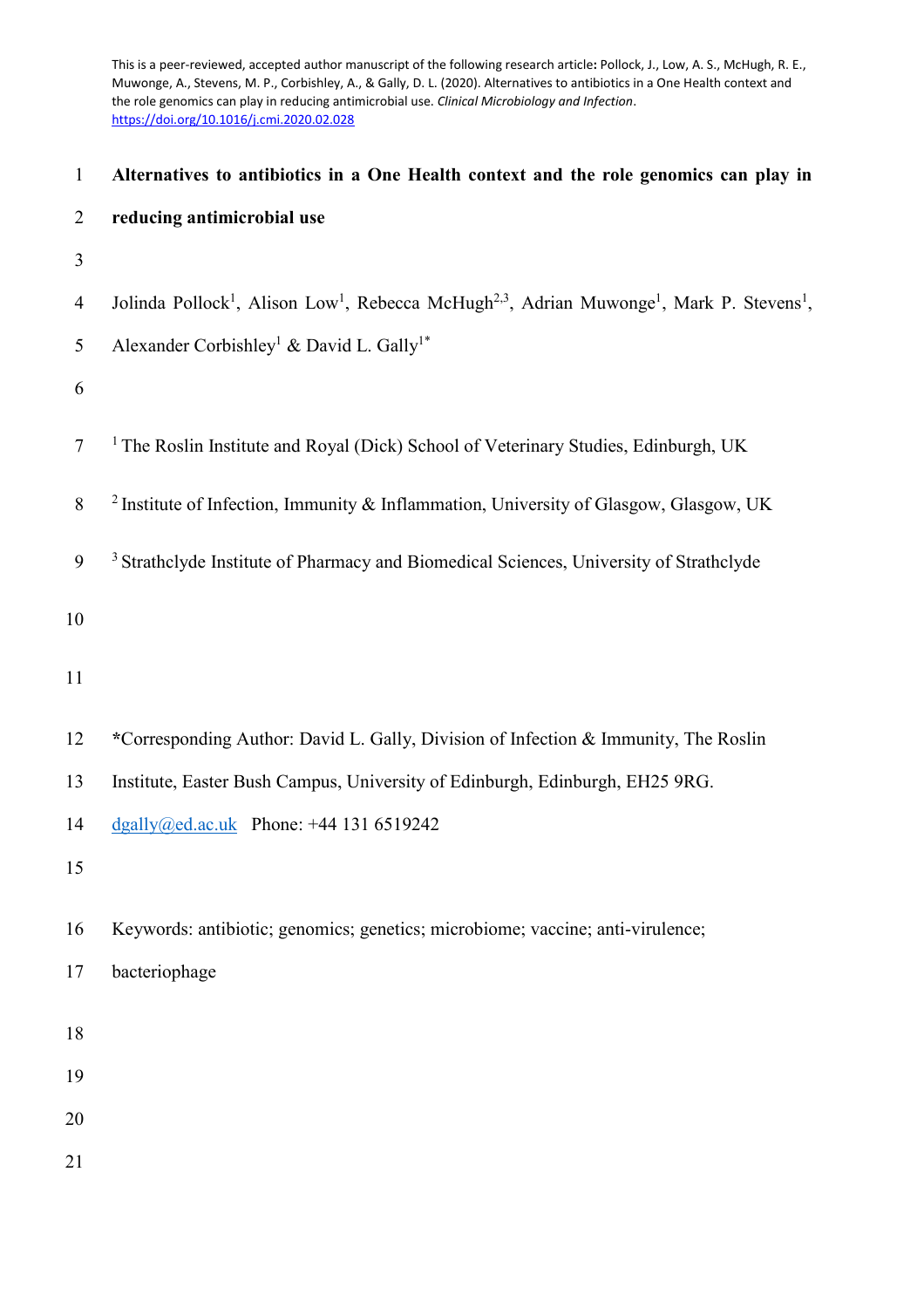#### **Abstract**

#### **Background**

 This review follows on from the International Conference on One Health Antimicrobial Resistance (ICOHAR 2019), where strategies to improve the fundamental understanding and management of antimicrobial resistance at the interface between humans, animals and the environment were discussed.

### **Objective**

 This review identifies alternatives to antimicrobials in a One Health context, noting how advances in genomic technologies are assisting their development and enabling more targeted use of antimicrobials.

# **Sources**

 Key articles on the use of microbiota modulation, livestock breeding and gene editing, vaccination, anti-virulence strategies and bacteriophage therapy are discussed.

#### **Content**

 Antimicrobials are central for disease control, but reducing their use is paramount due to the rise of transmissible antimicrobial resistance. This review discusses antimicrobial alternatives in the context of improved understanding of fundamental host-pathogen and microbiota interactions using genomic tools.

#### **Implications**

 Host and microbial genomics and other novel technologies have an important role to play in devising disease control strategies for healthier animals and humans that in turn reduce our reliance on antimicrobials.

- 
-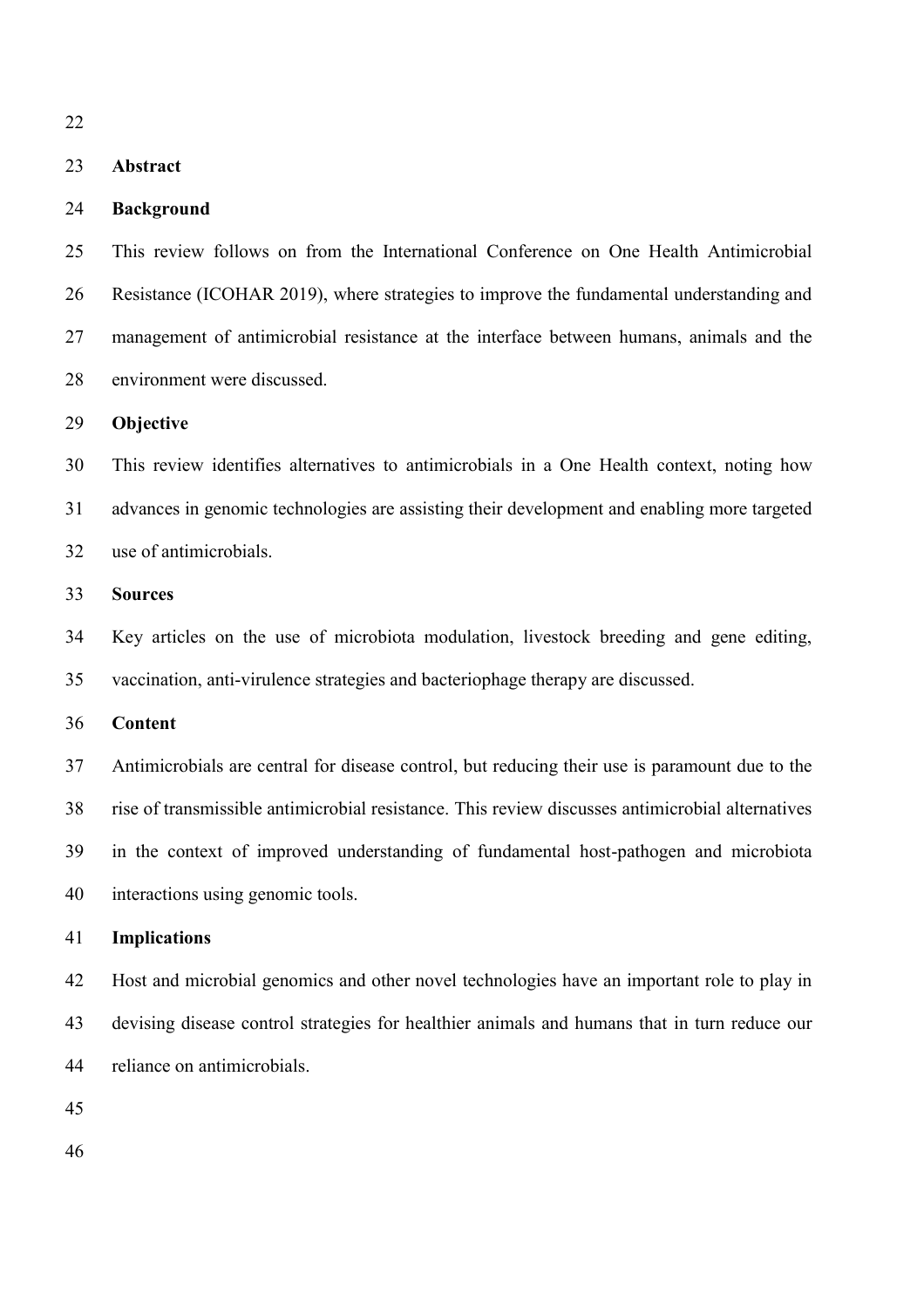# **Introduction**

 Over the past half century, global livestock production has dramatically increased [1], which has been made possible by intensification of livestock systems and genetic selection for improved feed conversion efficiency. However, this has come at a cost, with strong evidence that high stocking densities increases the risk of infectious disease [2–5]. Disease eradication, vaccination and antimicrobial use have been instrumental in mitigating the impacts of infectious disease on animal health, welfare and production. Whilst there are regional examples of successful disease eradication [6–10], rinderpest is the only animal disease to have been eradicated globally [11,12]. Many production limiting diseases in livestock are not satisfactorily controlled by vaccination, particularly in highly productive individuals, where metabolic resources are potentially allocated to production at the expense of immune function [13]. As such, some highly productive livestock systems rely on antimicrobials to control production limiting disease complexes, evidenced in part by predictions of an increase in global antimicrobial use in livestock production from 63,151 tons in 2010 to 105,596 tons by 2030 [14]. In some countries, sub-therapeutic doses of antimicrobials are used as dietary additives to promote the growth of farmed animals, however this is now prohibited in the European Union due to fears that this practice results in the transmission of antimicrobial resistance to clinically-relevant human pathogens.

 Whilst there is ongoing debate relating to the magnitude of the impact of antimicrobial use in livestock on human health [15,16] and the environment [17], there is sufficient evidence to support the adoption of a precautionary principle with respect to antimicrobial use in many animal production systems [18]. Livestock owners are therefore faced with the challenge of how to reduce antimicrobial use, whilst improving the health, welfare and productivity of their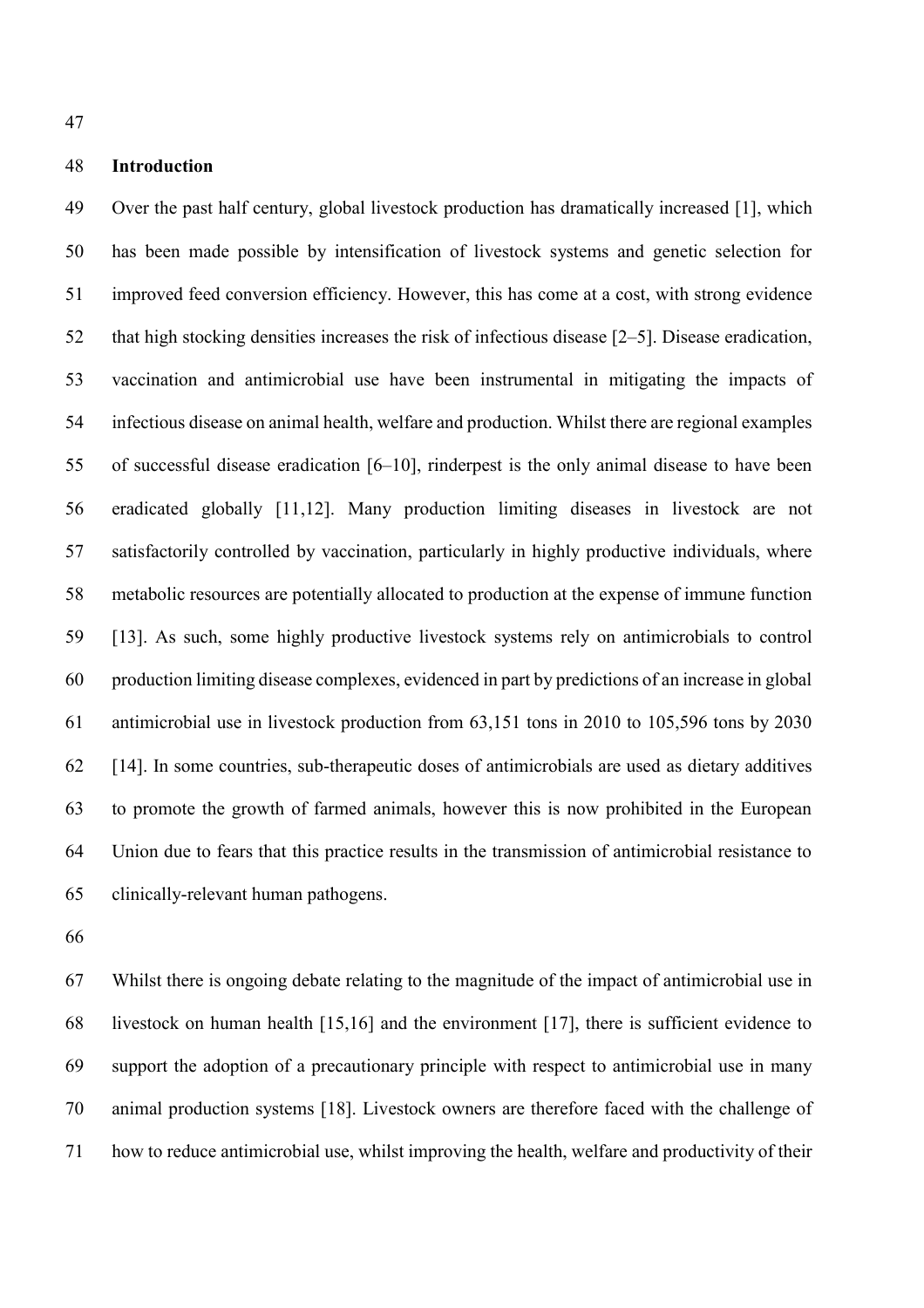animals. Of most concern is that many production systems have become reliant on antimicrobial use and that if use is reduced, without other changes, there is a significant risk of increased levels of disease and decreased animal welfare and production.

 Fundamental research aiding our understanding of host-pathogen interactions, and gene exchange [19], is key to developing alternatives. Such research has improved our understanding of the complexity of interactions between eukaryotes, prokaryotes, viruses and their environments, which has been accelerated by sequencing technologies. This short review will highlight some key alternative approaches to reduce infections in livestock species that in turn could ease the reliance on antimicrobials, and therefore reduce the emergence and maintenance of AMR alleles in these populations and the potential impact on humans. These are summarized in Figure 1.

#### **Microbiota modulation**

 Microbiota modulation, using probiotics, altered nutrition or faecal transplantation, has been intensively studied in the context of human, livestock and plant health (as previously reviewed [20–22]). Improved understanding of these techniques requires further study of host- microbiota dynamics, which is reliant on genomic tools to define the microbial populations present.

 One of the clearest examples of the importance of the host microbiota is the protective role against enteric pathogens (as previously reviewed [23–26]). Gut microbiome studies usually target faeces, but unique taxonomic profiles have been revealed in discrete gut sections [27– 30]. For example, bacterial populations in the porcine small intestine have been shown to change in response to an increase in dietary protein and exposure to enterotoxigenic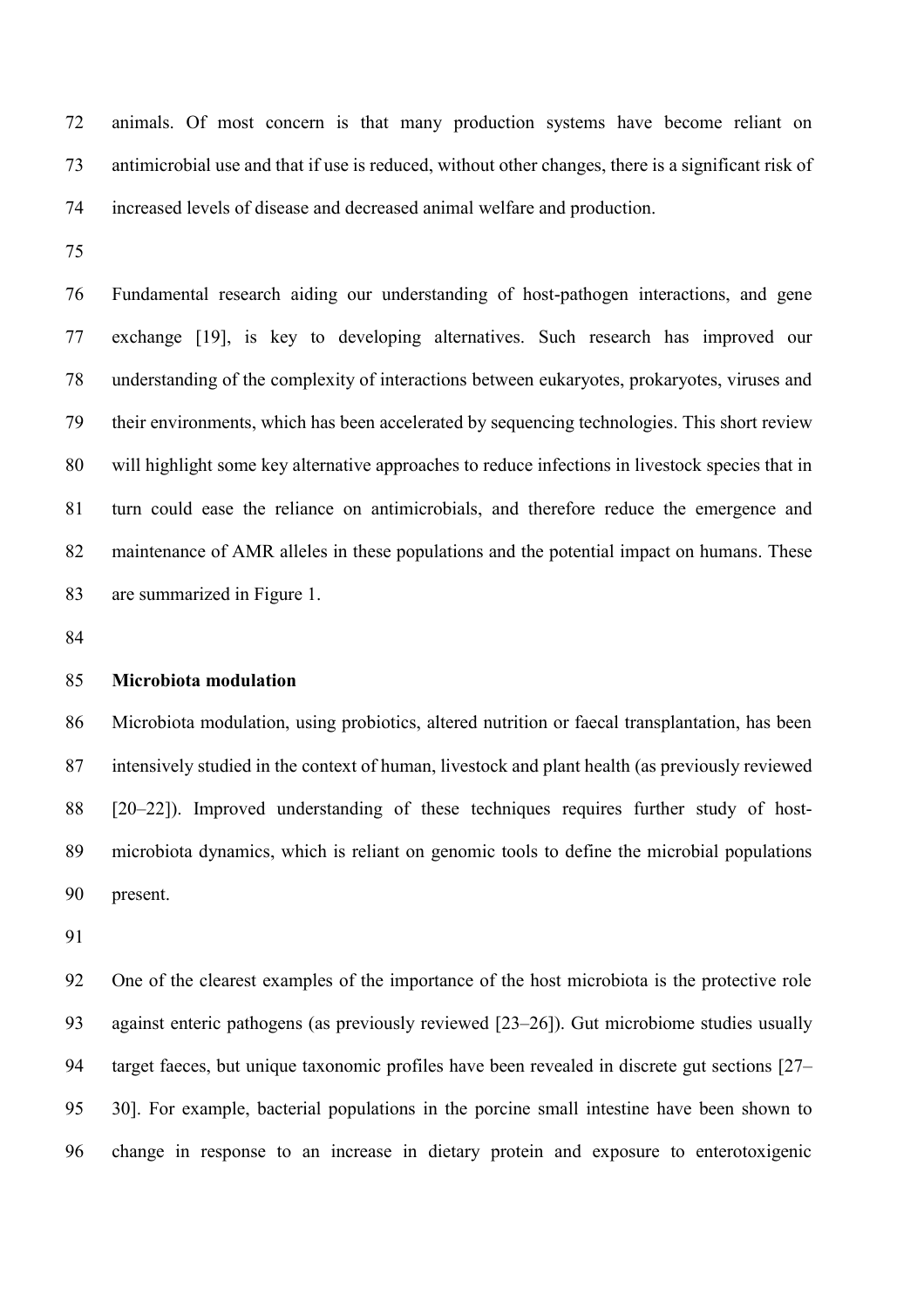*Escherichia coli* [29], in the absence of changes in the faecal microbiome [29,31]. Probiotics have also shown targeted effects, with *Bacillus pumilus* supplementation being shown to decrease *Lawsonia intracellularis* shedding and numbers of small intestinal lesions in pigs [32]. Supplementation with other *Bacillus* probiotic strains showed a reduction of intestinal *Clostridium perfringens* counts and a reduction of *Salmonella* colonisation in broiler chickens [33,34]. Such work highlights the importance of targeted microbiome studies, at both key digestion and colonisation sites, whilst also demonstrating the potential of microbiota modulation in reducing bacterial colonisation without antibiotic use.

 Additionally, a higher resolution understanding of microbiota dynamics is required. For example, the use of large-scale cross sectional [35] and longitudinal [36] microbiome data has linked the effects of antibiotic administration with AMR gene abundance and diversity in pig production systems. Specifically, metagenomic sequencing allows a comprehensive analysis of both microbial taxonomy and identification of genes encoding for antimicrobial resistance, toxin production and the presence of mobile genetic elements. Such an approach facilitates an understanding of the maintenance of AMR gene and virulence determinants within the microbiome, whilst also demonstrating the impact of management and disease (including viral and parasitic infections) on microbiota composition and function.

 In the context of microbiota modulation, genomic tools will be instrumental in identifying both the reservoirs and mechanisms of AMR, as well as the development and testing of novel interventions to reduce AMR gene carriage and colonisation by production limiting and zoonotic infections. Additionally, a better functional understanding of metabolic pathways within the microbiota provides the opportunity for modulation to achieve more efficient ration utilisation, and this area aligns with research to understand how antibiotics can be successful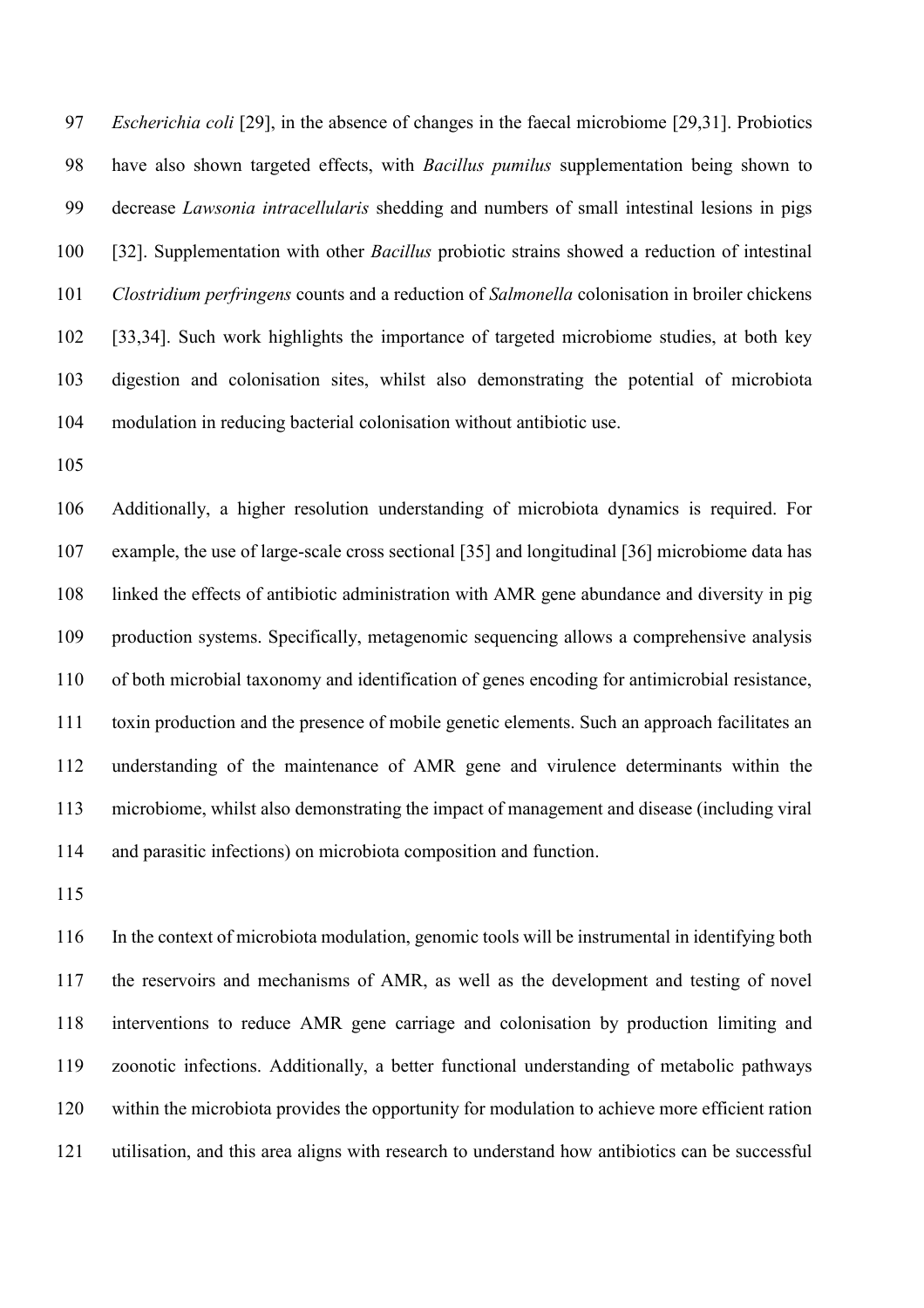growth promoters. This raises the question whether this is due to reducing pathogen loads and/or initiating more general changes in microbiota composition that favour nutrient acquisition by the animal.

# **Livestock breeding and gene editing**

 Increased productivity has been selected for since the domestication of livestock and has been accelerated in recent decades through the use of breeding indices, based on production data collected from well-defined pedigrees. Initially, these indices were almost exclusively focused on feed conversion efficiency and total yield, and their implementation has negated the benefits achieved via use of antimicrobial growth promoters over time [37]. However, the importance of including more balanced traits, including disease susceptibility, has come to the fore.

 Genetic gains in livestock traits have been most obvious in developed countries, but now there is an emphasis to improve productivity by dissecting the basis of livestock traits associated with resilience to climate, disease and nutritional stressors. Genomic selection using breeding values based on genome-wide markers [38], has the potential to further accelerate rates of genetic improvement in livestock, whilst also ensuring more balanced selection for traits important to health and disease. A key challenge is to balance sustainable genetic gains against narrowing of genetic diversity, particularly with respect to Major Histocompatibility Complex haplotypes that are vital for presentation of diverse antigens.

 Transgenic and gene editing technologies open up further possibilities for disease control (as previously reviewed [39]). Early applications of this technology included engineering of lysozyme and lysostaphin into milk-producing species to reduce susceptibility to bacterial pathogens that cause mastitis. which are significant drivers of antibiotic use in dairy cattle [40].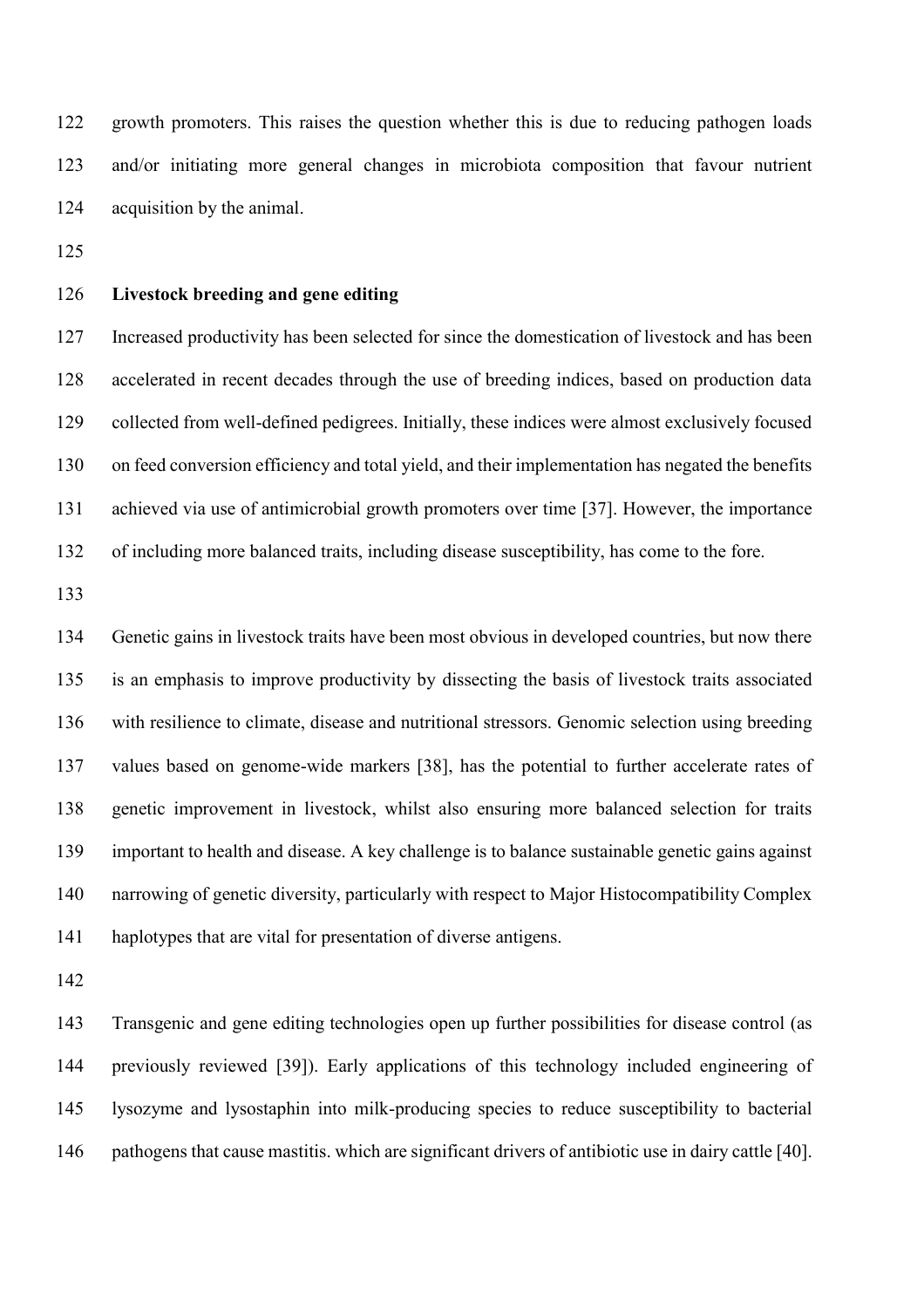As new technologies have become available, more targeted approaches have been 148 demonstrated, such as gene editing in pigs for resistance to porcine reproductive & respiratory syndrome virus (PRRSV). PRRSV is an immunomodulatory pathogen that has significant impacts on pig production globally and is a major driver of antimicrobial use due to secondary bacterial infections. A detailed understanding of host-pathogen interactions identified CD163 as an important internal receptor for the virus [41]. This was combined with knowledge of the specific domain bound by the virus, as well as splicing data, to precisely delete only the virus binding domain, leaving other important functions of CD163 intact. When homozygous, this edit results in complete resistance to both main types of the virus in macrophages and to PRRSV-1 in edited animals [42,43].

 Such methods still need to pass regulatory and public acceptance [44], but they clearly have the potential to offer a step-change for resistance to certain diseases, especially where integrated supply chains exist from nucleus genetic stocks that could be modified and rapidly distributed. Genome-wide mutagenesis to identify host genes that influence viral replication [45,46] is being used to define new targets for gene editing. Whether bacterial infections offer such opportunity for targeted editing remains unclear.

#### **Vaccination**

 Vaccines have a vital role in the control of antimicrobial resistance as they can reduce the number of cases of disease requiring therapy, both directly by protecting recipients and indirectly via herd immunity [47]. Moreover, they can reduce the number of pathogens associated with clinical syndromes permitting narrow-spectrum therapies, and can be used to combat the transmission of pathogens and their antimicrobial resistances from animals to humans.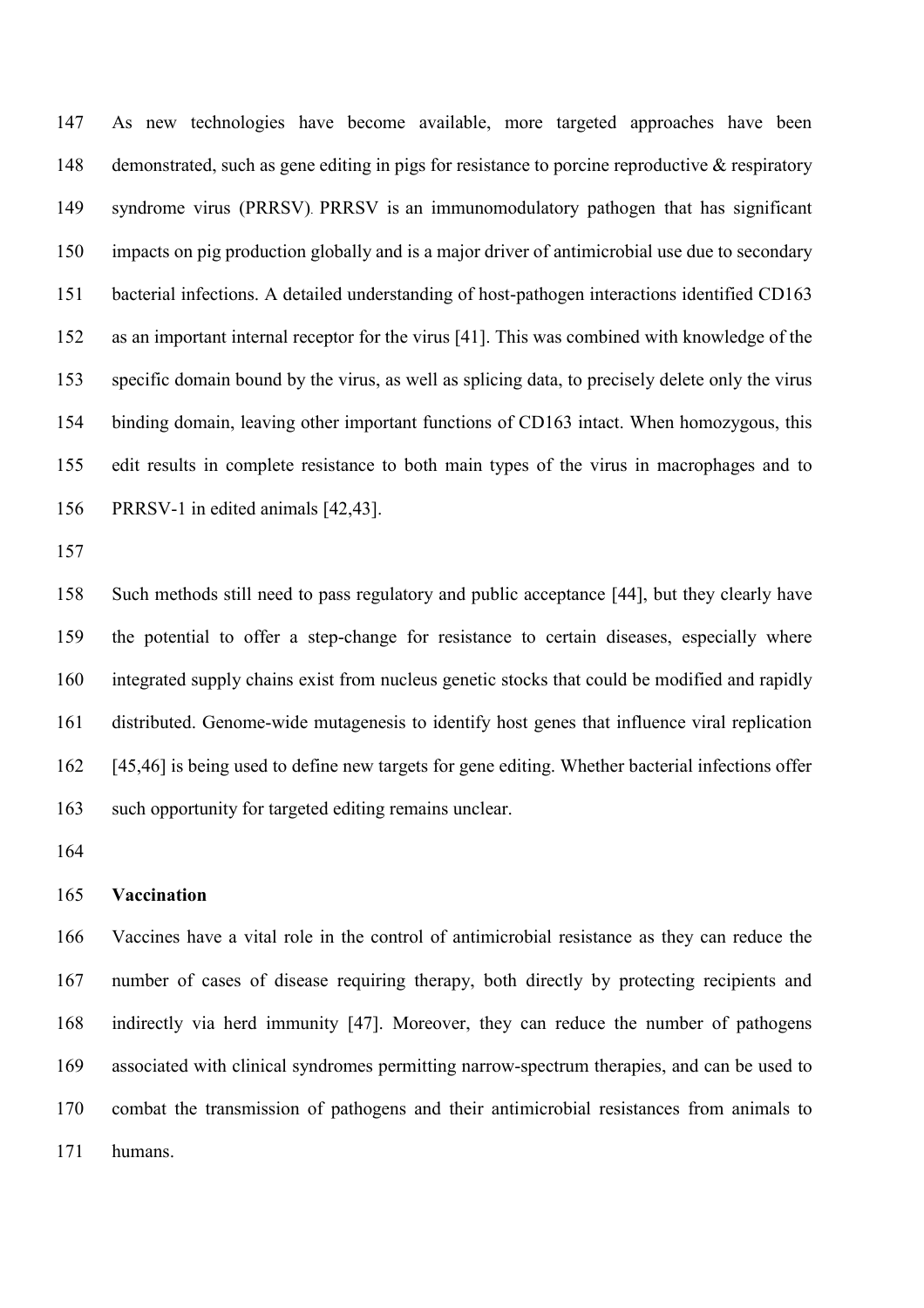Priority pathogens for veterinary vaccines remain ill-defined, compounded by the fact that some diseases are polymicrobial in origin (e.g. ovine foot rot, necrotic enteritis in poultry), or may be caused by different pathogens for which specific diagnoses are not necessarily sought (e.g. mastitis). Even for diseases associated with a single pathogen, genetic diversity and rapid evolution can impede the design of cross-protective vaccines. Priorities and novel approaches for animal vaccines were recently reviewed [48,49], and include viral diseases that attract significant antibiotic use for secondary bacterial infections owing to immunosuppression. Where effective vaccines have been implemented, reduced antimicrobial use can be documented, as with vaccines for *Lawsonia intracellularis*, *Actinobacillus pleuropneuomia*, PRRSV and porcine circovirus-2 in pigs [48].

 Comparative and functional genomic analysis have powerful roles to play in vaccine development. Sequence analysis can predict pathogen-specific factors that are conserved and accessible to antibody by virtue of secretion signals, which can then be evaluated as subunit vaccines, a concept termed reverse vaccinology [50]. This was first applied to develop vaccines for group B meningococci [51] and extended to animal diseases, including brucellosis, mastitis and systemic *E. coli* infections. Analysis of pathogen gene expression within the host can further narrow the selection of targets. A major advance in recent years has been the advent of transposon sequencing approaches that can assign phenotypes to mutants screened in complex pools with minimal animal use. These rely on massively-parallel sequencing of transposon- flanking sequences in pools of mutants, and when applied to inocula and output pools recovered from animals, can simultaneously identify transposon insertion sites and quantify the relative abundance of the cognate mutants [52]. These identify key virulence factors that could be used as subunit vaccines, vectored in carrier strains, or mutated to produce live-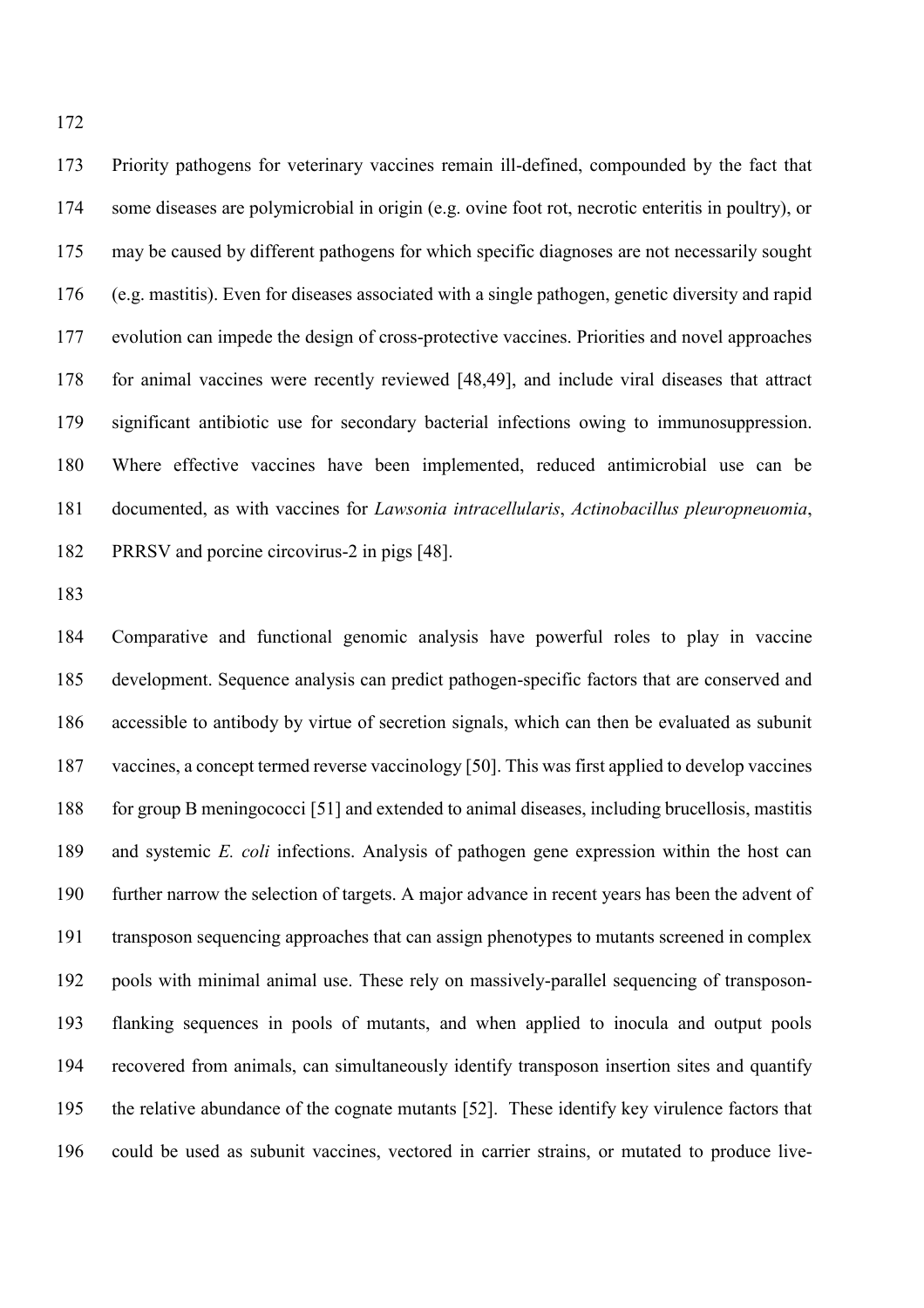attenuated vaccines. However, selection of candidates for live-attenuated vaccines that will confer lasting protection with minimal persistence and in the absence of pathology remains a key challenge. Importantly, screening of the same mutant library across multiple hosts can reveal host- or tissue-specific virulence factors, with important implications for vaccine design [53]. Whilst genomics is being increasingly applied to antigen discovery, there is a need to explore its utility to understand the host response to vaccination, particularly with respect to novel adjuvant and vaccine platform development. This is particularly important in livestock species, given the limited immunological reagents to study host immune responses.

# **Anti-virulence strategies**

 'Anti-virulence' (AV) compounds disarm pathogenic bacteria by blocking activity or expression of virulence factors which are required to colonise and persist in their host. Genomic approaches have the capacity to identify virulence factors, regulons and regulators that are important for infection. These can then be the focus of screens for inhibitors, building on the regulatory disruption shown for the first published AV inhibitor, virstatin, which inhibits the expression of virulence genes in *Vibrio cholerae* via the downregulation of the transcriptional regulator, ToxT [54]. Bacterial biofilms have been targeted for AV development [55–57] and small molecule screens are key in defining biofilm inhibitors. Genomic approaches such as RNAseq can be applied to study the pathways affected [56], potentially identifying more refined targets. An example of this is ajoene, a sulphur-rich molecule isolated from garlic, that has been shown to inhibit biofilm formation by sRNA inhibition [58].

 Compounds specifically targeting toxin activity are attractive areas for development, including a hydroxamate inhibitor of lethal factor anthrax toxin [59] and binders of Shiga toxin aimed at preventing toxicity systemically [60] or by 'bacterial mops' expressing the receptor in the gut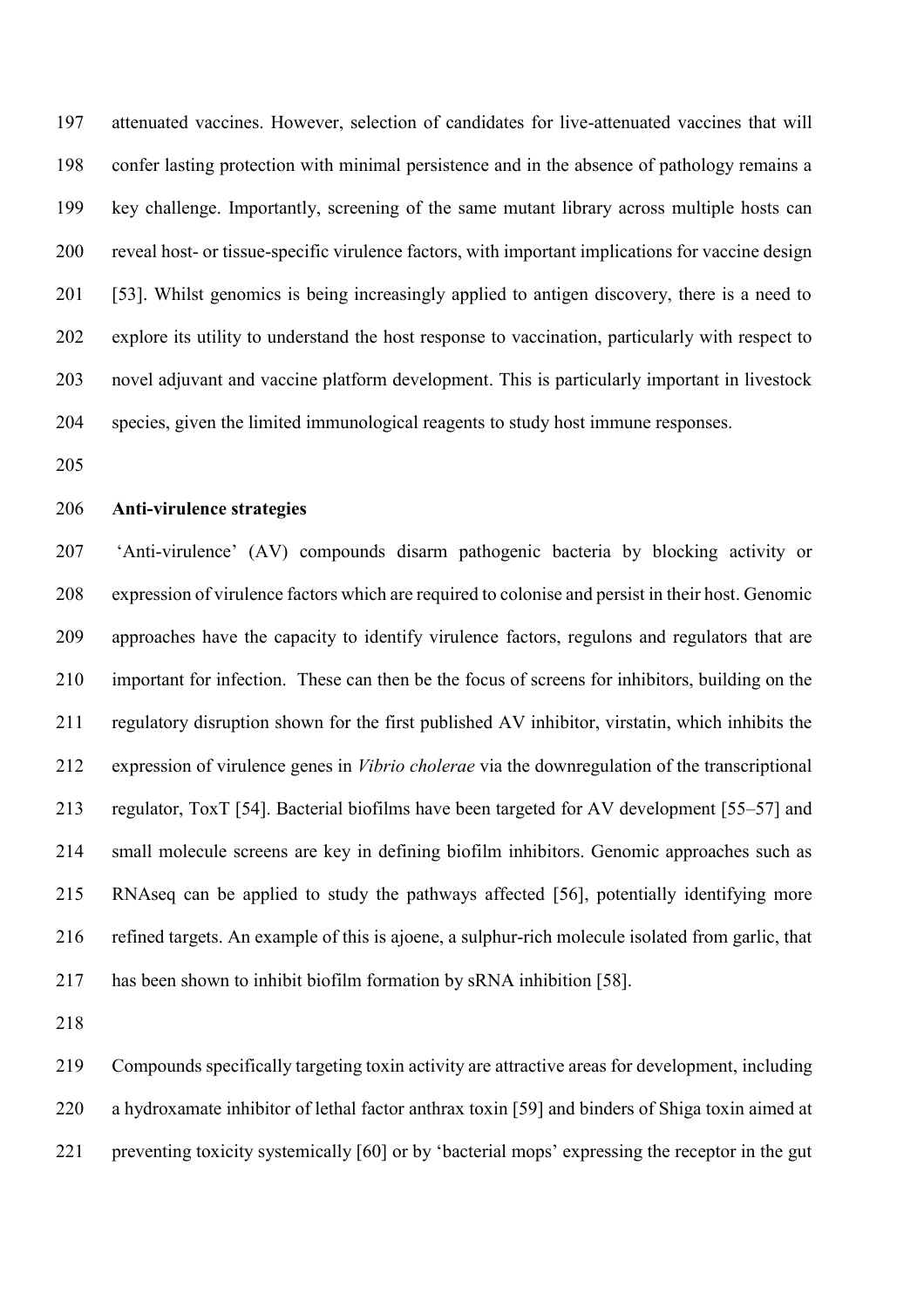[61]. A high-throughput screen of synthetic compounds led to the identification of compounds which reduce Shiga toxin production in a dose-dependent manner [62]. An AV strategy has been designed to neutralise the key toxins produced by virulent strains of *Clostridium difficile* toxins [63,64]. In 2017, the FDA approved the monoclonal antibody Bezlotoxumab, which targets *C. difficile* Toxin B, as a therapy for patients with recurring *C. difficile* infections [65]. As with toxins, as we define critical virulence factors, these can be specifically targeted. Many significant Gram-negative pathogens express a Type III Secretion System (T3SS) and this is a primary target for AV therapy [66–69]. Notably, synthetic salicylidene acylhydrazide derivatives have been used to inhibit T3S effectively [70,71]. One promising T3S inhibitor is Aurodox which has the benefit of not inducing Shiga-toxin production [72] [73] [74].

### **Bacteriophage therapy**

 Bacteriophages (phages) are viruses that specifically infect and kill bacteria as part of their natural life cycle. The success of antibiotics has restricted the wider development of phage therapy, but it has been and continues to be applied to treat a variety of infections [75–79]. Phages can be utilised in livestock production to improve animal health or to reduce bacterial load before slaughter, or further upstream in food processing and packing. Examples of this include adding phages to aquaculture systems to improve fish health [80] and to remove *Escherichia coli* O157:H7 from cattle before entering the food chain [81,82].

 There are increasing numbers of publications reporting the potential of phage therapy, but there are hurdles to overcome before phages can be used therapeutically. Firstly, phages active on the proposed target in clinically-relevant environments must be identified. Traditional methods of manually screening a phage library are labour intensive and low throughput. By contrast, a computational approach can be taken to predict phage-host bacterium interactions *in silico*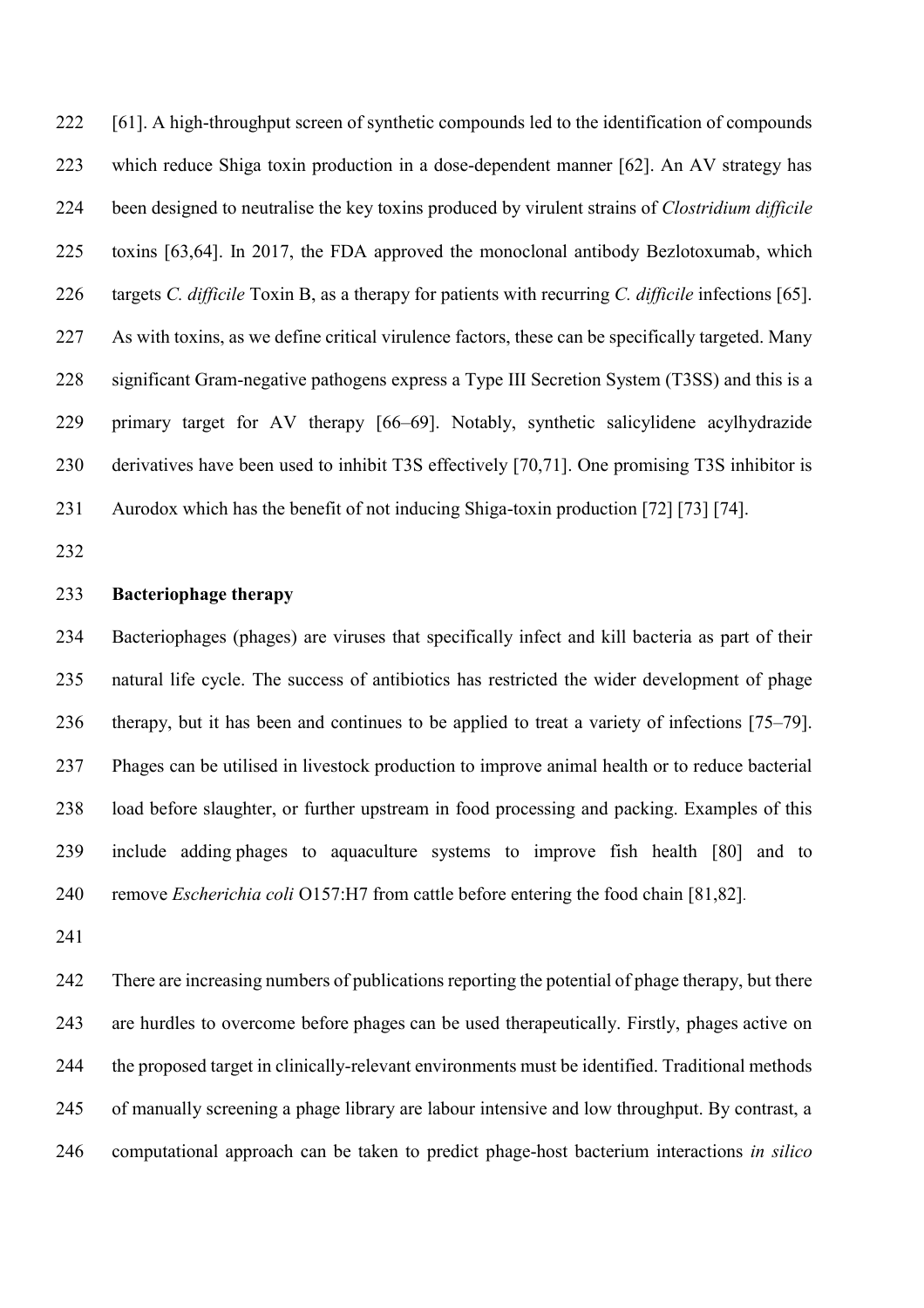[83,84]. Our own work, based on machine learning of genotype to phenotype relationships [85], uses phage-bacterium interaction data along with the bacterial genome sequence to predict which phages will be active on a clinical isolate. As routine diagnostics implement more whole-genome sequence data, effective phage treatments could be predicted from the genome sequence as currently being applied for antibiotic sensitivity [86]. The genome sequence of the pathogen therefore will allow selection of tailored therapies including antibiotics and phages.

 In addition to guiding the selection of correct phages for treatment, genomic approaches can also be used to identify bacterial resistance mechanisms. The capacity to select effective phages will be greatly improved if we can identify resistance determinants. For example, in the competitive environment of a mammalian host, it is likely that bacteria will employ CRISPR- based resistance mechanisms rather than surface factor resistance which can have a fitness cost 260 for the bacteria [87]. Bringing phage therapy into routine clinical use will also require safety issues to be resolved and practical issues to be tackled, such as the stability of therapeutic phages. There is concern that phages could introduce AMR or virulence alleles into a pathogen and so phages used should be sequenced. A new gene caller called PHANOTATE [88] has been designed to specifically identify phage genes and phage genomes can be analysed for the presence of antibiotic/virulence factors using gene databases [89]. PHACTS software [90] can also be applied which allows identification of lytic rather than lysogenic phages.

# **Summary**

 Antimicrobial use is under scrutiny, especially in production animals which utilise over half of the world's manufactured antibiotics. The challenge is to control the infectious diseases that compromise animal welfare and production, whilst using less of these remarkable compounds. This can be achieved in part by better system management and 'high herd health' approaches,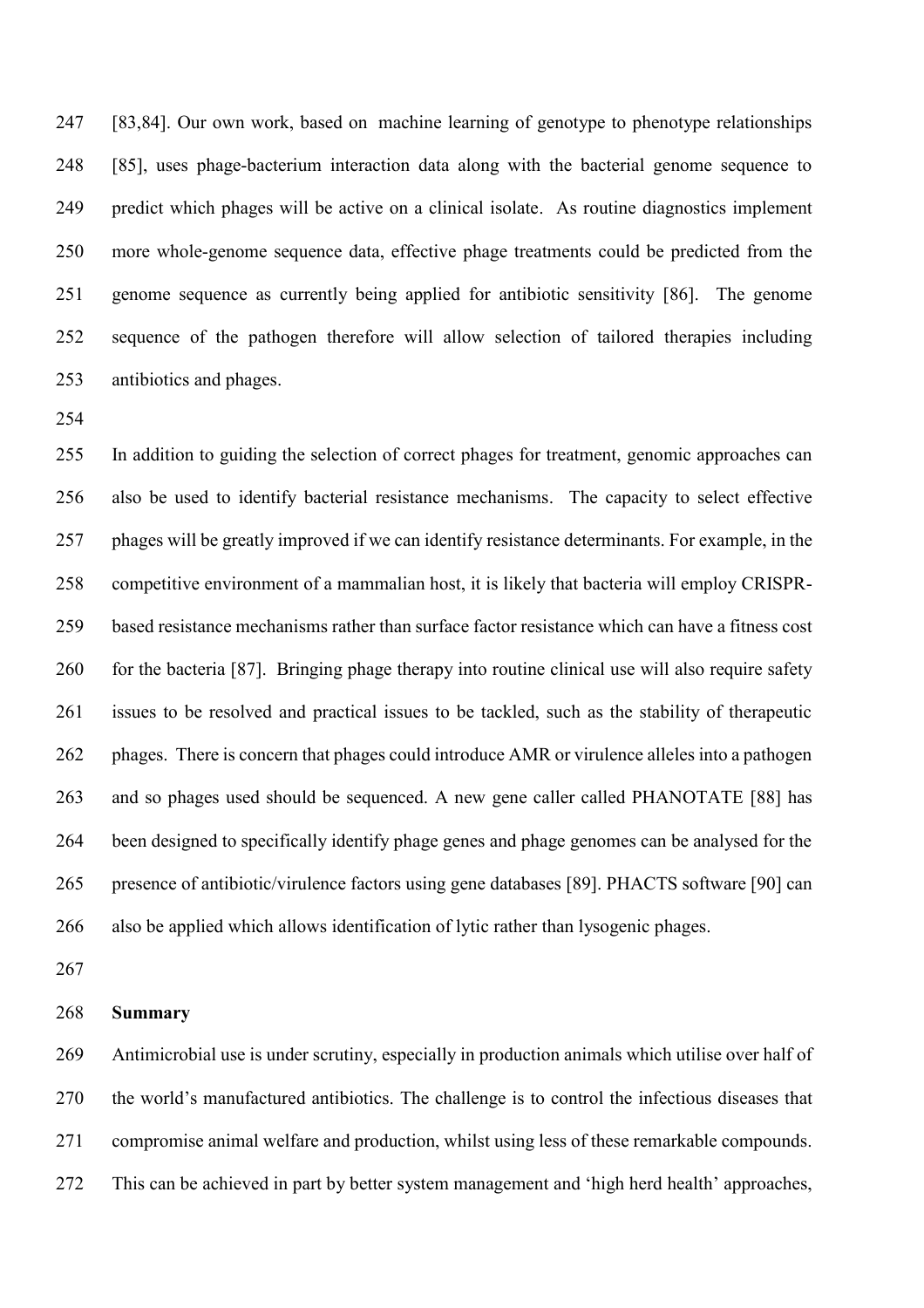however disease complexes and specific pathogens represent an ongoing threat to animal welfare and productivity. Genomic technologies are key to understanding both host and pathogen to drive the development of better diagnostics and more directed treatments. Rapid genomic-level diagnostics in particular are essential to delivery of bespoke treatments, not just with traditional antibiotics; but with microbiota and immune modulators, vaccines and phages. High-throughput screens are powerful approaches for the identification of key pathogen and host determinants to develop vaccines and inhibitors, as well as markers to accelerate breeding programs or as targets to engineer resistance. This work goes hand-in-hand with developments in animal genomics, computational tools and assessment of impact in One Health systems.

# **Transparency declaration**

 DLG and MPS receive core strategic funding to The Roslin Institute from the Biotechnology and Biological Sciences Research Council (BBSRC) (BBS/E/D/20002172, BBS/E/D/20002173, BBS/E/D/20002174), which supports JP and AL. MPS is also supported by BBSRC grants, BB/N001591/1, BB/K015524/1 and BB/M028305/1 and DLG by 288 BB/P02095X/1 and BB/J004227/1. AM and JP are supported by a BBSRC Future Leadership Fellowship (BB/P007767/1). AC, DLG and JP are supported by NERC grant NE/N020162/1. RM is supported The University of Strathclyde and The Medical, Veterinary and Life Sciences Doctoral Training Programme at The University of Glasgow. The authors declare no conflicts of interest regarding the publication of this article.

### **Figure legend**

 Figure 1. Summary of alternatives to antibiotics in a one health context that are covered in this review.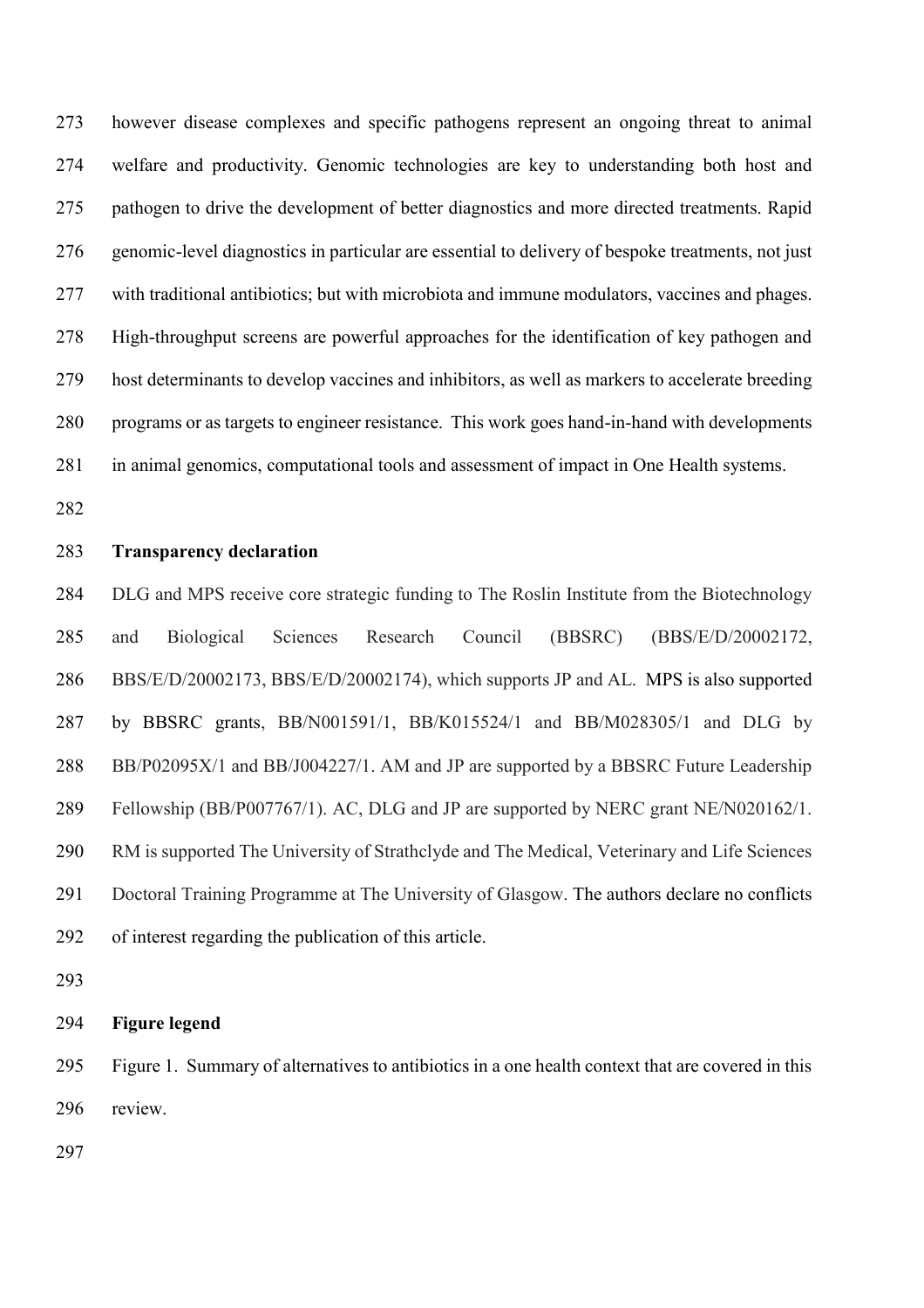# **References**

- [1] Thornton PK. Livestock production : recent trends, future prospects. Philos Trans R 301 Soc B 2010;365:2853-67.
- [2] Tsiouris V, Georgopoulou I, Batzios C, Pappaioannou N, Ducatelle R. High stocking density as a predisposing factor for necrotic enteritis in broiler chicks. Avian Pathol 2015;44:59–66.
- [3] Madec F, Bridoux N, Bounaix S, Cariolet R, Duval-Iflah Y, Hampson DJ, et al.
- Experimental models of porcine post-weaning colibacillosis and their relationship to
- post-weaning diarrhoea and digestive disorders as encountered in the field. Vet
- Microbiol 2000;72:295–310.
- [4] Gast RK. Frequency and duration of fecal shedding of *Salmonella enteritidis* by experimentally infected laying hens housed in enriched colony cages at different
- stocking densities. Front Vet Sci 2017;4:1–7.
- [5] Vanderwaal K, Deen J. Global trends in infectious diseases of swine. PNAS 2018;115:11495–500.
- [6] Rautiainen E, Oravainen J, Virolainen J V. Regional eradication of *Mycoplasma*
- *hyopneumoniae* from pig herds and documentation of freedom of the disease. Acta Vet Scand 2001;42:355–64.
- [7] Nuotio L, Neuvonen E, Hyytiäinen M. Epidemiology and eradication of infectious
- bovine rhinotracheitis/infectious pustular vulvovaginitis (IBR/IPV) virus in Finland.
- Acta Vet Scand 2007;49:1–6.
- [8] Sandvik T. Progress of control and prevention programs for bovine viral diarrhea virus in Europe. Vet Clin North Am - Food Anim Pract 2004;20:151–69.
- [9] Alexander DJ. Newcastle disease in the European Union 2000 to 2009. Avian Pathol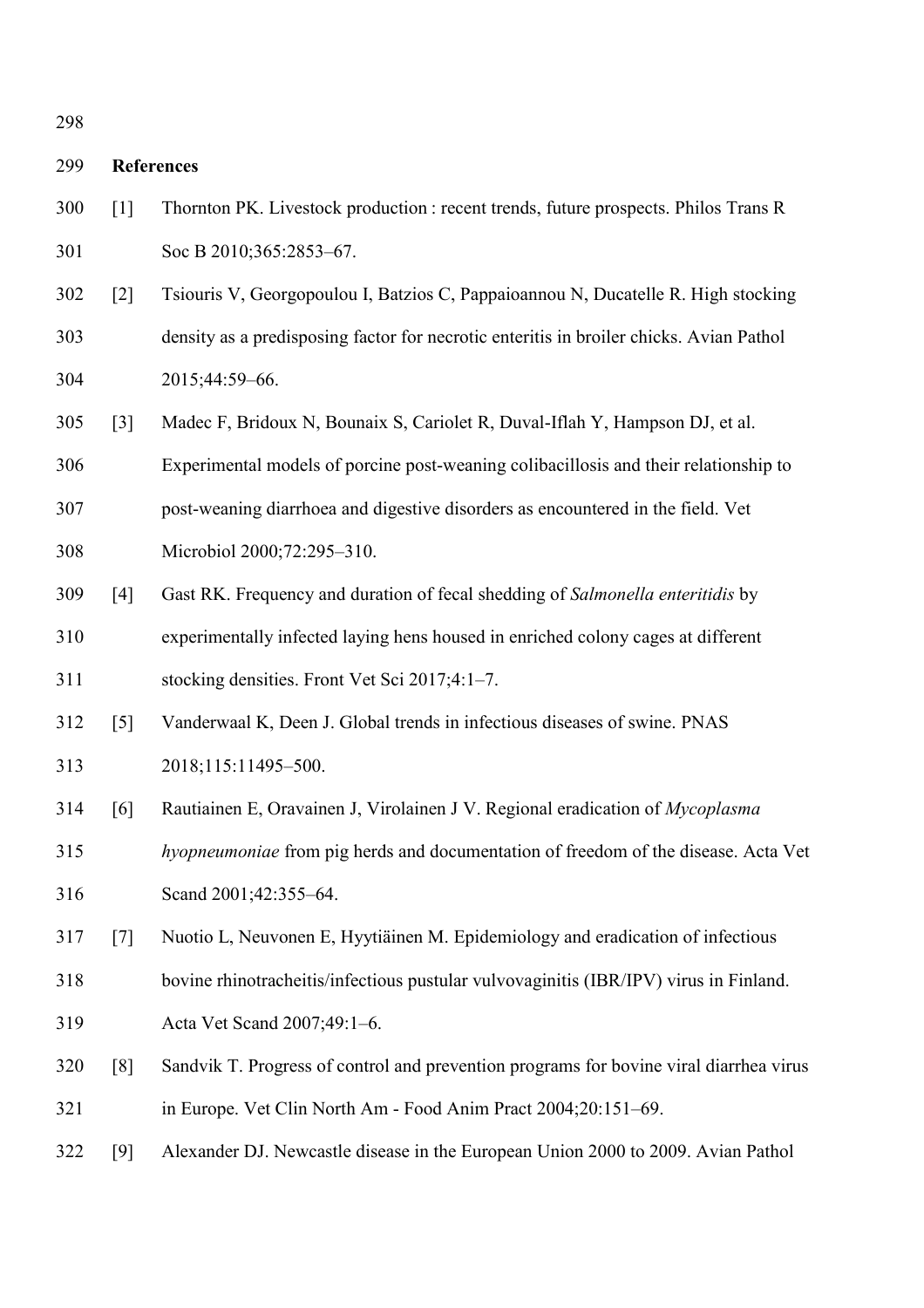2011;40:547–58.

- [10] Schulz K, Staubach C, Blome S. African and classical swine fever: Similarities, differences and epidemiological consequences. Vet Res 2017;48:1–13.
- [11] Roeder P, Mariner J, Kock R, Roeder P. Rinderpest: the veterinary perspective on eradication. Philos Trans R Soc B 2013;368:20120139.
- [12] Morens DM, Holmes EC, Davis AS, Taubenberger JK. Global rinderpest eradication:
- Lessons learned and why humans should celebrate too. J Infect Dis 2011;204:502–5.
- [13] Rauw WM. Immune response from a resource allocation perspective. Front Genet
- 2012;3:1–14.
- [14] Van Boeckel TP, Brower C, Gilbert M, Grenfell BT, Levin SA, Robinson TP, et al. Global trends in antimicrobial use in food animals. PNAS 2015;112:1–6.
- [15] Thanner S, Drissner D. Antimicrobial resistance in agriculture. MBio 2016;7:1–7.
- [16] Marshall BM, Levy SB. Food animals and antimicrobials: Impacts on human health. Clin Microbiol Rev 2011;24:718–33.
- [17] Singer AC, Shaw H, Rhodes V, Hart A. Review of antimicrobial resistance in the
- environment and its relevance to environmental regulators. Front Microbiol 2016;7:1– 22.
- [18] O'Neill J. Antimicrobials in agriculture and the environment: Reducing unnecessary use and waste. 2015.
- [19] Smillie CS, Smith MB, Friedman J, Cordero OX, David LA, Alm EJ. Ecology drives a global network of gene exchange connecting the human microbiome. Nature
- 2011;480:241–4.
- [20] Brugman S. A comparative review on microbiota manipulation: Lessons from fish, plants, livestock, and human research. Front Nutr 2018;5:1–15.
- [21] Young VB. Therapeutic manipulation of the microbiota: past, present, and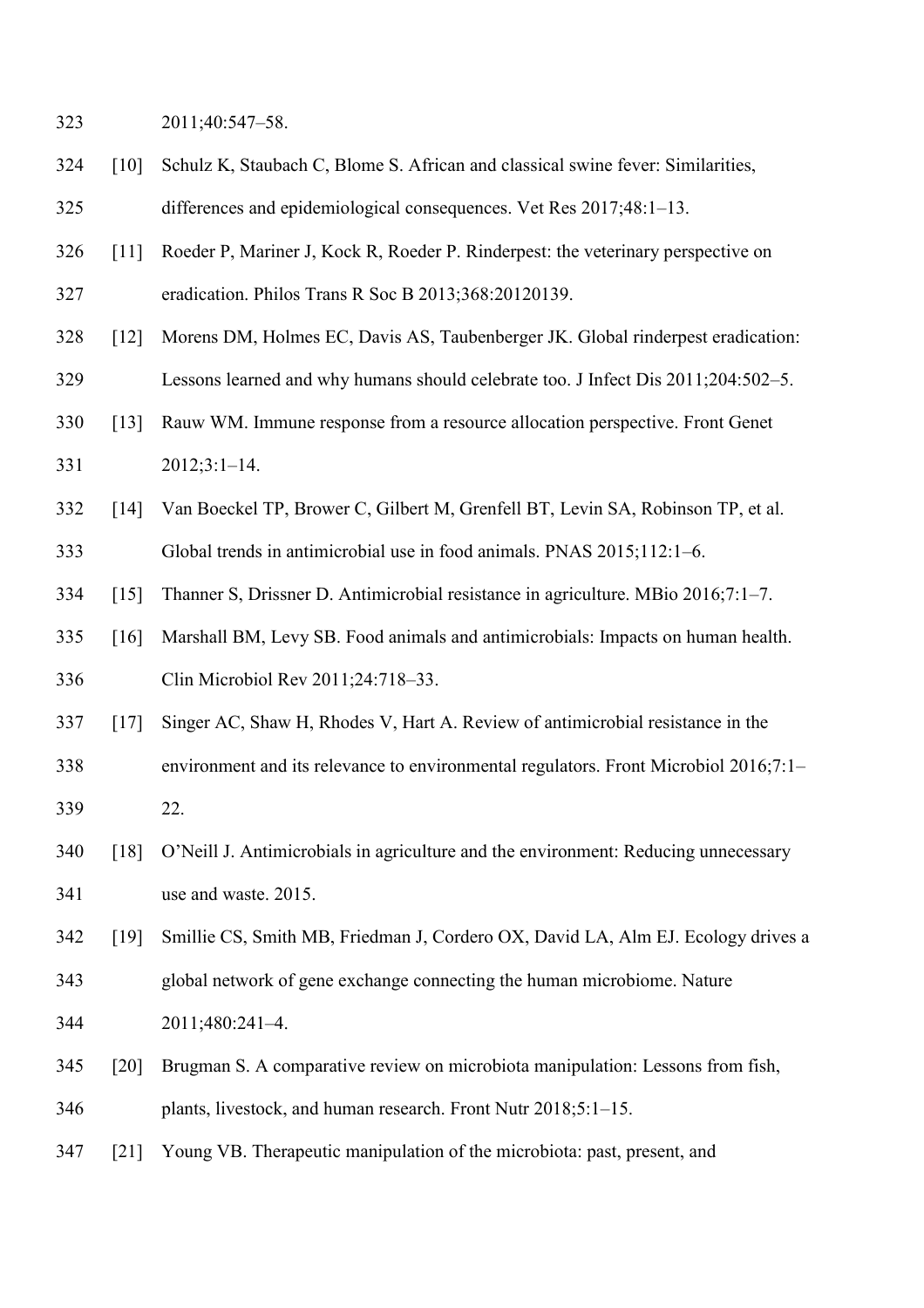- considerations for the future. Clin Microbiol Infect 2016;22:905–9.
- [22] Relman DA, Lipsitch M. Microbiome as a tool and a target in the effort to address antimicrobial resistance. Proc Natl Acad Sci U S A 2018;115:12902–10.
- [23] McKenney PT, Pamer EG. From hype to hope: the gut microbiota in enteric infectious disease. Cell 2016;163:1326–32.
- [24] Pan D, Yu Z. Intestinal microbiome of poultry and its interaction with host and diet. Gut Microbes 2014;5:108–19.
- [25] Malmuthuge N, Griebel PJ, Guan LL. The gut microbiome and its potential role in the development and function of newborn calf gastrointestinal tract. Front Vet Sci 2015;2:1–10.
- [26] Pluske JR, Turpin DL, Kim JC. Gastrointestinal tract (gut) health in the young pig. Anim Nutr 2018;4:187–96.
- [27] Villmones HC, Haug ES, Ulvestad E, Grude N, Stenstad T, Halland A, et al. Species level description of the human ileal bacterial microbiota. Sci Rep 2018;8:1–9.
- [28] Glendinning L, Watson KA, Watson M. Development of the duodenal, ileal, jejunal and caecal microbiota in chickens. Anim Microbiome 2019;1:1–11.
- [29] Pollock J, Hutchings MR, Hutchings KEK, Gally DL, Houdijk GM. Changes in the
- ileal, but not fecal, microbiome in response to increased dietary protein level and
- enterotoxigenic *Escherichia coli* exposure in pigs. Appl Environ Microbiol 2019;85:1–
- 12.
- [30] Yan W, Sun C, Zheng J, Wen C, Ji C, Zhang D, et al. Efficacy of fecal sampling as a gut proxy in the study of chicken gut microbiota. Front Microbiol 2019;10:1–11.
- 
- [31] Pollock J, Gally DL, Glendinning L, Tiwari R, Hutchings MR, Houdijk JGM. Analysis
- of temporal fecal microbiota dynamics in weaner pigs with and without exposure to
- enterotoxigenic *Escherichia coli*. J Anim Sci 2018;96:3777–90.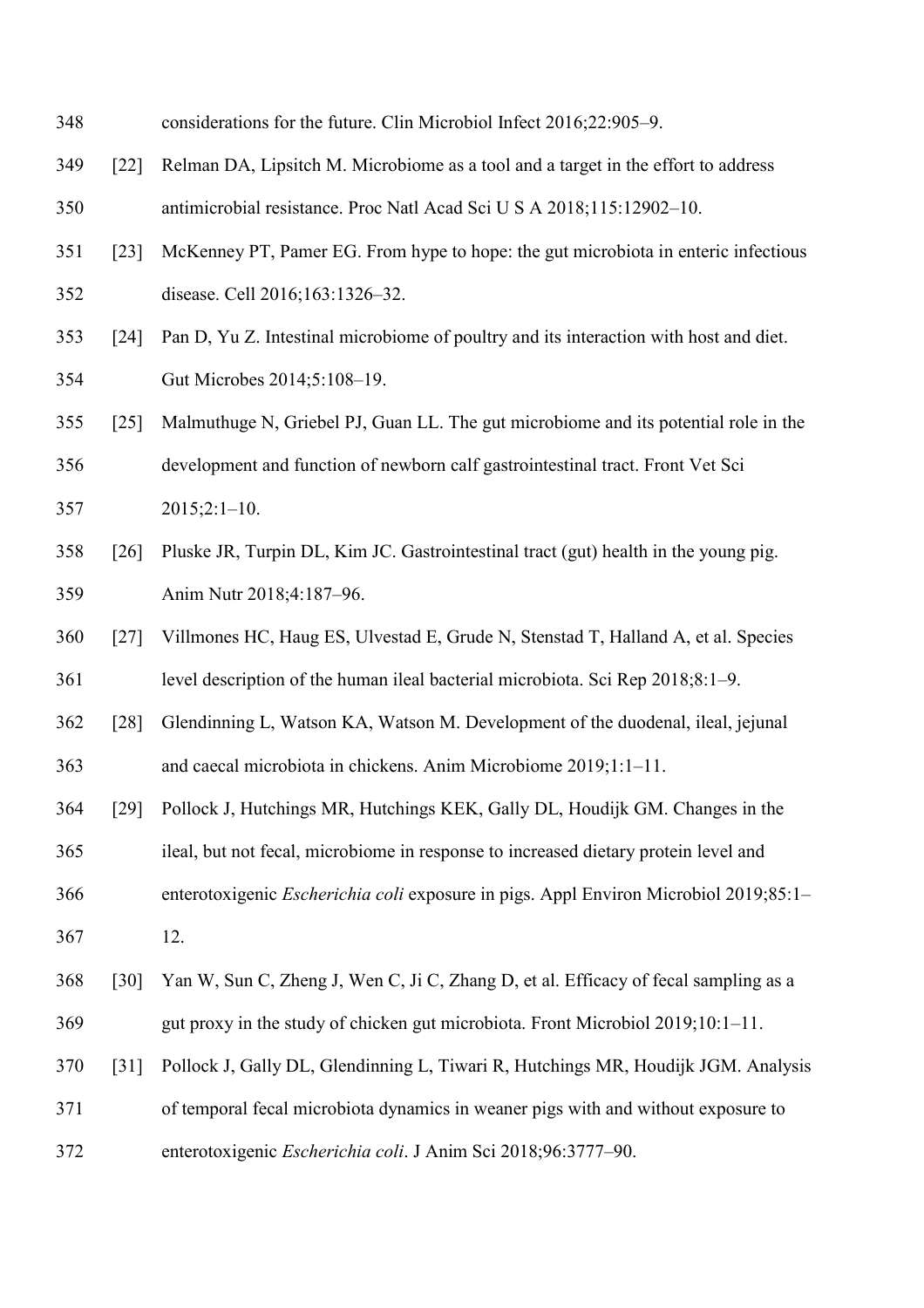- [32] Opriessnig T, Karuppannan AK, Beckler D, Ali TA, Atienzar AC, Halbur PG. *Bacillus*
- *pumilus* probiotic feed supplementation mitigates *Lawsonia intracellularis* shedding and lesions. Vet Res 2019;50:14–7.
- [33] Knap I, Kehlet AB, Bennedsen M, Mathis GF, Hofacre CL, Lumpkins BS, et al.
- *Bacillus subtilis* (DSM17299) significantly reduces *Salmonella* in broilers. Poult Sci 2008;90:1690–4.
- [34] Vilà B, Fontgibell A, Badiola I, Jiménez G, Castillo M, Brufau J. Reduction of *Salmonella enterica* var. enteritidis colonization and invasion by *Bacillus cereus* var.
- toyoi inclusion in poultry feeds. Poult Sci 2009;88:975–9.
- [35] Van Gompel L, Luiken REC, Sarrazin S, Munk P, Knudsen BE, Hansen RB, et al. The
- antimicrobial resistome in relation to antimicrobial use and biosecurity in pig farming,
- a metagenome-wide association study in nine European countries. J Antimicrob
- Chemother 2019;74:865–76.
- [36] Pollock J, Muwonge A, Hutchings MR, Mainda G, Bronsvoort BM, Gally DL, et al.
- Resistance to change: AMR gene dynamics on a commercial pig farm with high antimicrobial usage. Sci Rep 2020;10:1708..
- [37] Organisation for Economic Co-operation and Development. Global antimicrobial use in the livestock sector. 2015.
- [38] Tait-Burkard C, Doeschl-Wilson A, McGrew MJ, Archibald AL, Sang HM, Houston
- RD, et al. Livestock 2.0 genome editing for fitter, healthier, and more productive farmed animals. Genome Biol 2018;19:1–11.
- [39] Proudfoot C, Lillico S, Tait-burkard C. Genome editing for disease resistance in pigs and chickens. Anim Front 2019;9.
- [40] Oliver S, Jayarao S, Almeida R. Foodborne pathogens in milk and the dairy farm
- environment: Food safety and public health implcations. Foodborne Pathog Dis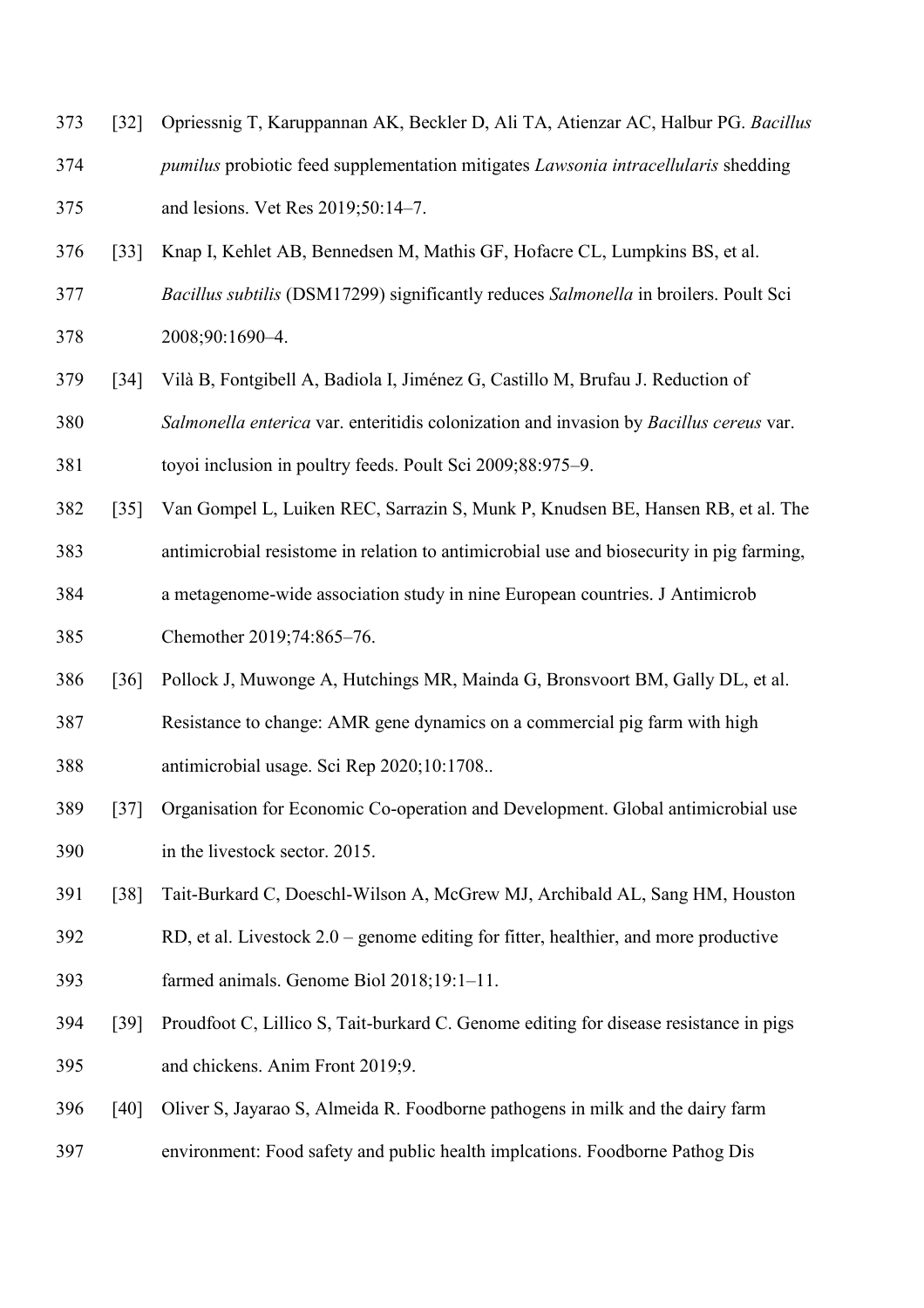2005;2:115–29.

- [41] Gorp H Van, Breedam W Van, Delputte PL, Nauwynck HJ. Sialoadhesin and CD163 join forces during entry of the porcine reproductive and respiratory syndrome virus. J Gen Virol 2008;89:2943–53.
- [42] Burkard C, Opriessnig T, Mileham AJ, Stadejek T, Ait-ali T, Lillico SG. Pigs lacking
- the scavenger receptor cysteine-rich domain 5 of CD163 are resistant to porcine
- reproductive and respiratory syndrome virus 1 infection. J Virol 2018;92:1–13.
- [43] Burkard C, Lillico SG, Reid E, Jackson B, Mileham AJ, Ait-ali T, et al. Precision
- engineering for PRRSV resistance in pigs: Macrophages from genome edited pigs
- lacking CD163 SRCR5 domain are fully resistant to both PRRSV genotypes while
- maintaining biological function. PloS Pathog 2017;13:e1006206.
- 409 [44] Waltz E. First transgenic salmon sold. Nature 2017;5.
- [45] Han J, Perez JT, Chen C, Li Y, Benitez A, Lee Y, et al. Genome-wide CRISPR/Cas9
- screen identifies host factors essential for influenza virus replication. Cell Rep 2018;23:596–607.
- [46] McCormick D, Lin Y, Grey F. Identification of host factors involved in human
- Cytomegalovirus replication, assembly, and egress using a two-step small interfering
- RNA screen. MBio 2018;9:1–15.
- [47] Lipsitch M, Siber R. How can vaccines contribute to solving the antimicrobial resistance problem? MBio 2016;7:1–8.
- [48] Hoelzer K, Bielke L, Blake DP, Cox E, Cutting SM, Devriendt B, et al. Vaccines as alternatives to antibiotics for food producing animals. Part 1: Challenges and needs. Vet Res 2018;49.
- [49] Hoelzer K, Bielke L, Blake DP, Cox E, Cutting SM, Devriendt B, et al. Vaccines as alternatives to antibiotics for food producing animals. Part 2: New approaches and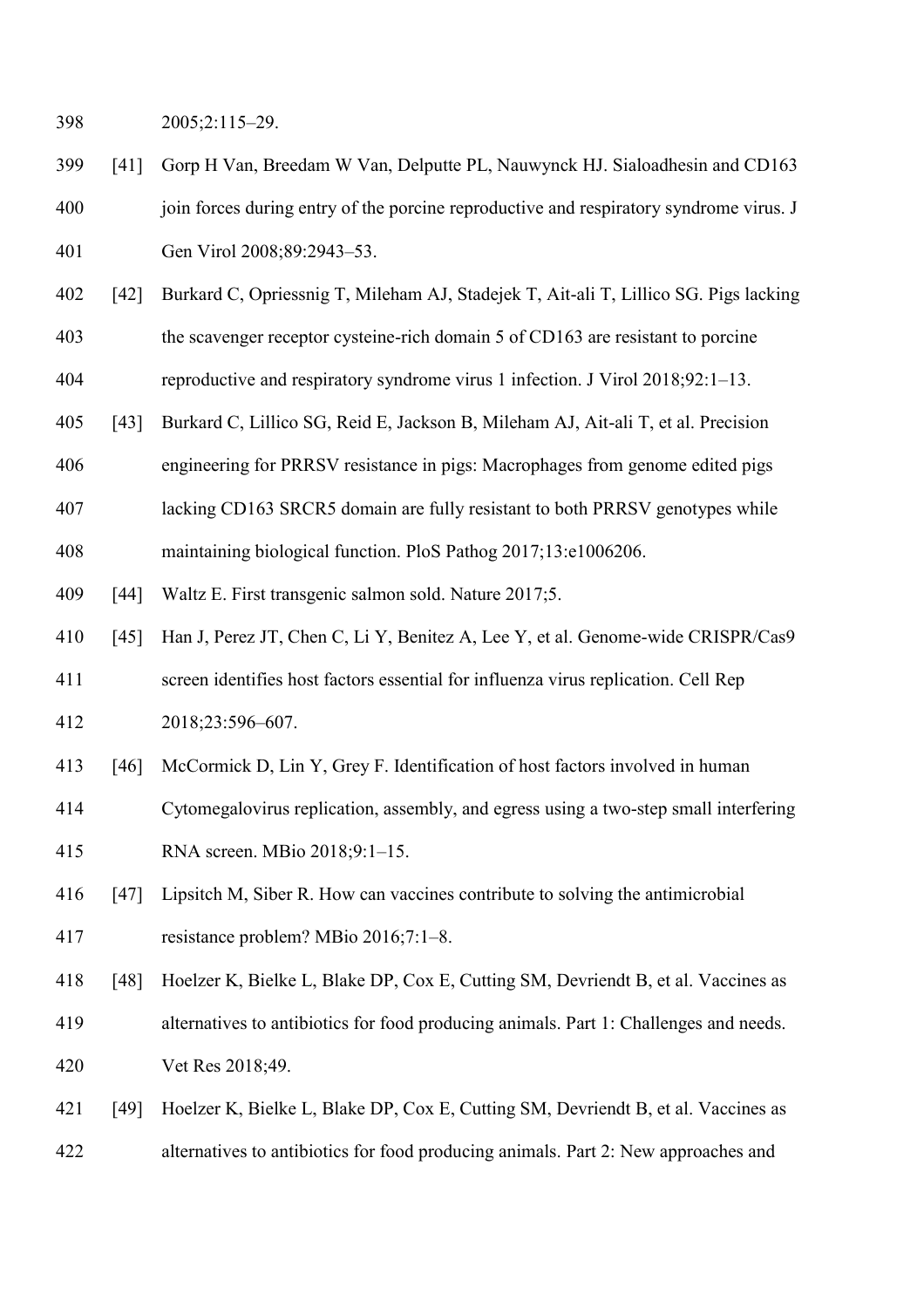- potential solutions. Vet Res 2018;49.
- [50] Seib KL, Zhao X, Rappuoli R. Developing vaccines in the era of genomics: A decade of reverse vaccinology. Clin Microbiol Infect 2012;18:109–16.
- [51] Pizza M, Scarlato V, Masignani V, Giuliani MM, Aricò B, Comanducci M, et al.
- Identification of vaccine candidates against serogroup B meningococcus by whole-
- genome sequencing. Science 2000;287:1816–20.
- [52] van Opijnen T, Bodi KL, Camilli A. Tn-seq; high-throughput parallel sequencing for
- fitness and genetic interaction studies in microorganisms. Nat Methods 2009;6:767.
- [53] Chaudhuri RR, Morgan E, Peters SE, Pleasance SJ, Hudson DL, Davies HM, et al.
- Comprehensive assignment of roles for *Salmonella typhimurium* genes in intestinal colonization of food-producing animals. PLoS Genet 2013;9:e1003456.
- [54] Hung DT, Shakhnovich EA, Pierson E, Mekalanos JJ. Small-molecule inhibitor of *Vibrio cholerae* virulence and intestinal colonization. Science 2005;310:670–4.
- [55] Hentzer M, Wu H, Andersen JB, Riedel K, Rasmussen TB, Bagge N, et al. Attenuation
- of *Pseudomonas aeruginosa* virulence by quorum sensing inhibitors. EMBO J
- 2003;22:3803–15.
- [56] Kong C, Chee CF, Richter K, Thomas N, Abd Rahman N, Nathan S. Suppression of
- *Staphylococcus aureus* biofilm formation and virulence by a benzimidazole derivative,
- UM-C162. Sci Rep 2018;8:2758.
- [57] Curtis M, Russell R, Moreira C, Adebesin A, Wang C, Williams N, et al. QseC
- inhibitors as an antivirulence approach for Gram-negative pathogens. MBio 2014;5:1–
- 11.
- [58] Jakobsen TH, Warming AN, Vejborg RM, Moscoso JA, Stegger M, Lorenzen F, et al.
- A broad range quorum sensing inhibitor working through sRNA inhibition. Sci Rep
- 2017;7:1–12.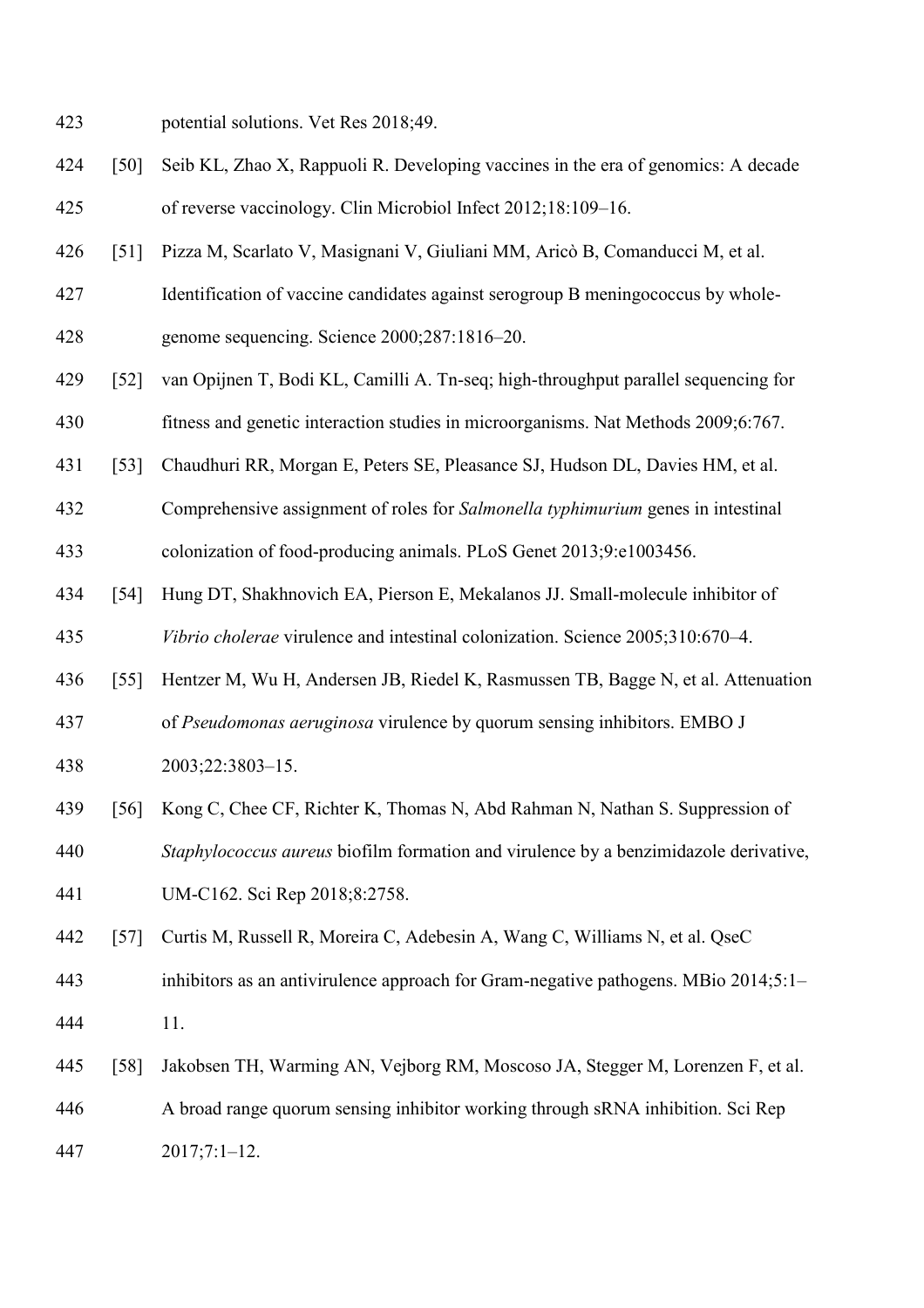- [59] Shoop WL, Xiong Y, Wiltsie J, Woods A, Guo J, Pivnichny JV., et al. Anthrax lethal factor inhibition. Proc Natl Acad Sci U S A 2005;102:7958–63.
- [60] Trachtman H, Cnaan A, Christen E, Gibbs K, Zhao S, Acheson DWK, et al. Effect of
- an oral shiga toxin–binding agent on diarrhea-associated hemolytic uremic syndrome in children: A randomized controlled trial. JAMA 2003;290:1337–44.
- [61] Paton AW, Morona R, Paton JC. Bioengineered bugs expressing oligosaccharide
- receptor mimics: Toxin-binding probiotics for treatment and prevention of enteric infections. Bioeng Bugs 2010;1:172–7.
- [62] Huerta-Uribe A, Marjenberg ZR, Yamaguchi N, Fitzgerald S, Connolly JPR, Carpena
- N, et al. Identification and characterization of novel compounds blocking Shiga toxin expression in *Escherichia coli* O157:H7. Front Microbiol 2016;7.
- [63] Kuehne SA, Cartman ST, Heap JT, Kelly ML, Cockayne A, Minton NP. The role of toxin A and toxin B in *Clostridium difficile* infection. Nature 2010;467:711–3.
- [64] Lyras D, O'Connor JR, Howarth PM, Sambol SP, Carter GP, Phumoonna T, et al.
- Toxin B is essential for virulence of *Clostridium difficile*. Nature 2009;458:1176–9.
- [65] Navalkele BD, Chopra T. Bezlotoxumab: An emerging monoclonal antibody therapy
- for prevention of recurrent *Clostridium difficile* infection. Biol Targets Ther
- 2018;12:11–21.
- [66] Kimura K, Iwatsuki M, Nagai T, Matsumoto A, Takahashi Y, Shiomi K, et al. A
- small-molecule inhibitor of the bacterial type III secretion system protects against *in*
- *vivo* infection with *Citrobacter rodentium*. J Antibiot 2011;64:197–203.
- [67] Beckham KSH, Roe AJ. From screen to target: insights and approaches for the development of anti-virulence compounds. Front Cell Infect Microbiol 2014;4.
- [68] Pendergrass HA, May AE. Natural product type III secretion system inhibitors.
- Antibiotics 2019;8:162.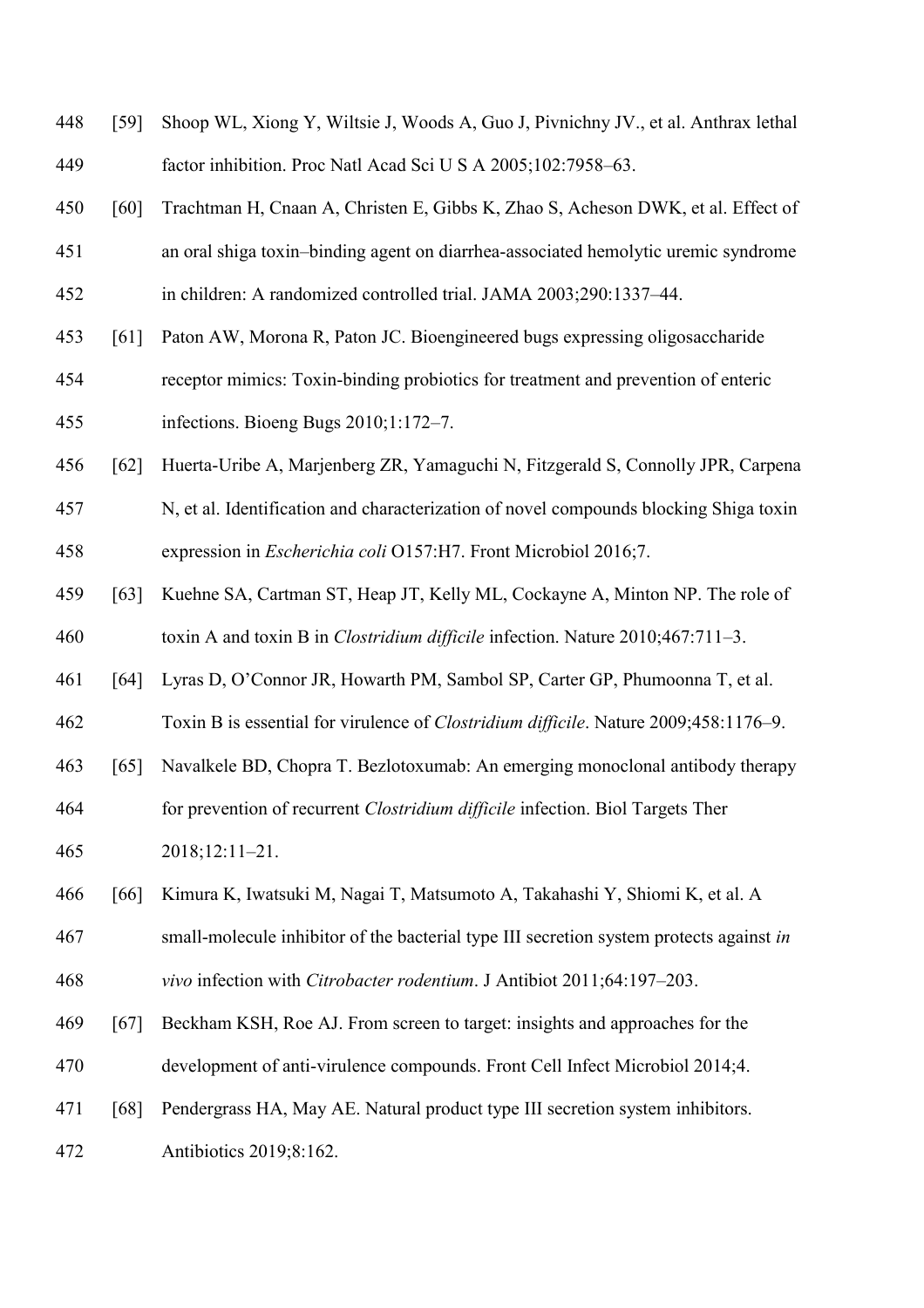- [69] Zambelloni R, Marquez R, Roe AJ. Development of antivirulence compounds: A biochemical review. Chem Biol Drug Des 2015;85:43–55. [70] Veenendaal AKJ, Sundin C, Blocker AJ. Small-molecule type III secretion system
- inhibitors block assembly of the *Shigella* type III secreton. J Bacteriol 2009;191:563– 70.
- [71] Wang D, Zetterström CE, Gabrielsen M, Beckham KSH, Tree JJ, Macdonald SE, et al. Identification of bacterial target proteins for the salicylidene acylhydrazide class of virulence-blocking compounds. J Biol Chem 2011;286:29922–31.
- [72] McHugh RE, O'Boyle N, Connolly JPR, Hoskisson PA, Roe AJ. Characterisation of
- the mode of action of Aurodox, a type III secretion system inhibitor from *Streptomyces goldiniensis*. Infect Immun 2018;87:e00595-18.
- [73] Berger J, Lehr HH, Teitel S, Maehr H, Grunberg E. A new antibiotic X-5108 of *Streptomyces* origin I. Production, isolation and properties. J Antibiot 1972;26:15–22.
- [74] Maehr H, Leach M, Yarmchuk L, Mitrovic M. Antibiotic X-5108. IX. Chemical
- conversion of mocimycin to aurodox and derivatives of aurodox, goldinamine and mocimycin. J Antibiot 1979;32:361–7.
- [75] Patel DR, Bhartiya SK, Kumar R, Shukla VK, Nath G. Use of customized
- bacteriophages in the treatment of chronic nonhealing wounds: A prospective study.
- 491 Int J Low Extrem 2019;1534734619881076.
- [76] Kutateladze M, Adamia R. Phage therapy experience at the Eliava Institute. Med Mal Infect 2008;38:426–30.
- [77] Schooley RT, Biswas B, Gill JJ, Hernandez-Morales A, Lancaster J, Lessor L, et al.
- Development and use of personalized bacteriophage-based therapeutic cocktails to
- treat a patient with a disseminated resistant *Acinetobacter baumannii* infection.
- Antimicrob Agents Chemother 2018;61:e00954-17.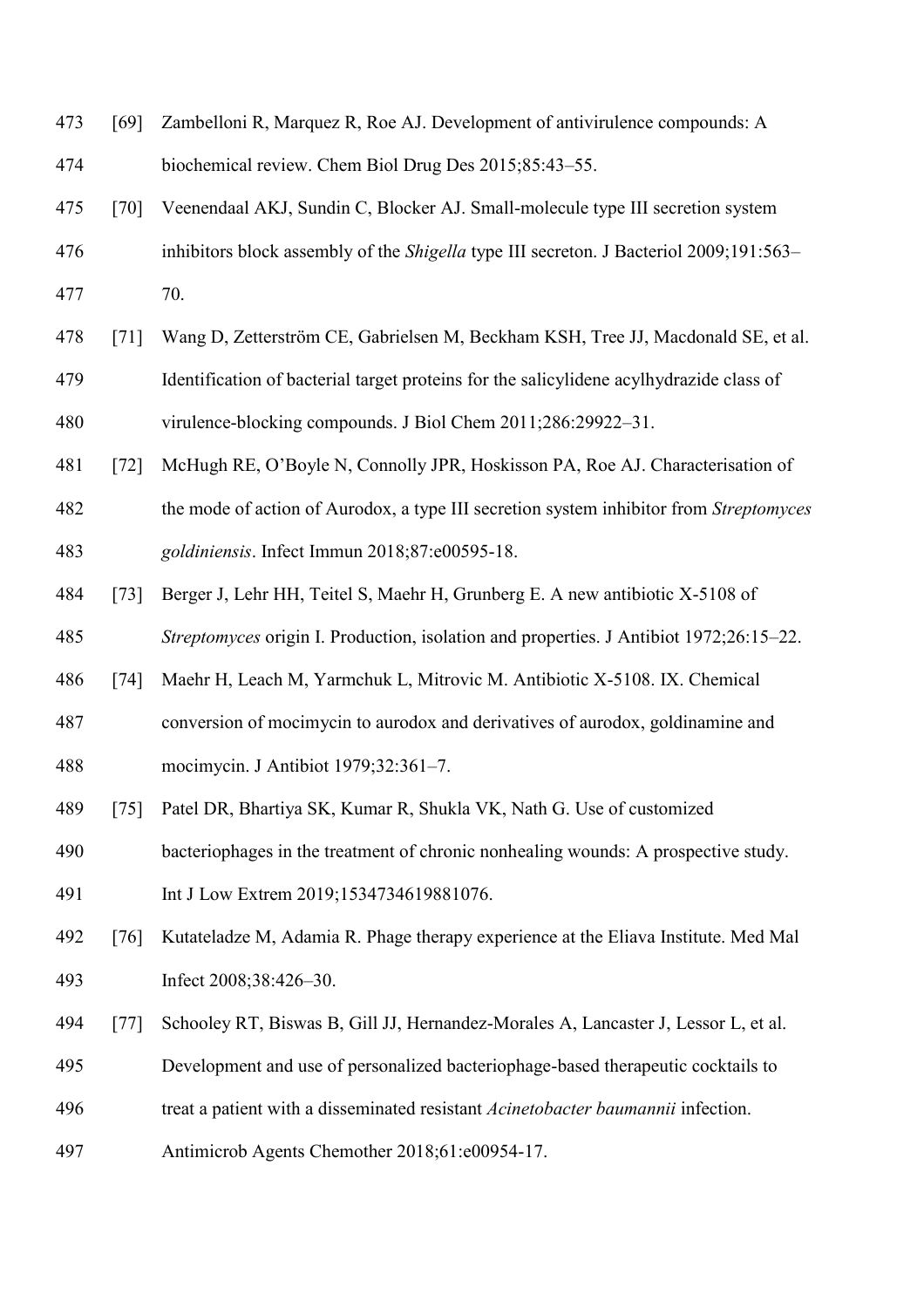- [78] Dedrick RM, Guerrero-Bustamante CA, Garlena RA, Russell D, Ford K, Harris K, et
- al. Engineered bacteriophages for treatment of a patient with a disseminated drug-resistant *Mycobacterium abscessus*. Nat Med 2019;25:730–3.
- [79] Jault P, Leclerc T, Jennes S, Pirnay JP, Que YA, Resch G, et al. Efficacy and
- tolerability of a cocktail of bacteriophages to treat burn wounds infected by
- *Pseudomonas aeruginosa* (PhagoBurn): a randomised, controlled, double-blind phase
- 1/2 trial. Lancet Infect Dis 2019;19:35–45.
- [80] Almeida GMF, Mäkelä K, Laanto E, Pulkkinen J, Vielma J, Sundberg LR. The fate of
- bacteriophages in recirculating aquaculture systems (RAS)—towards developing phage therapy for RAS. Antibiotics 2019;8:1–9.
- [81] Hong Y, Pan Y, Ebner PD. Development of bacteriophage treatments to reduce
- *Escherichia coli* O157:H7 contamination of beef products and produce. J Anim Sci 2014;92:1366–77.
- [82] Sabouri S, Sepehrizadeh Z, Amirpour-Rostami S, Skurnik M. A minireview on the *in vitro* and *in vivo* experiments with anti-*Escherichia coli* O157:H7 phages as potential
- biocontrol and phage therapy agents. Int J Food Microbiol 2017;243:52–7.
- [83] Edwards RA, McNair K, Faust K, Raes J, Dutilh BE. Computational approaches to predict bacteriophage-host relationships. FEMS Microbiol Rev 2016;40:258–72.
- [84] Leite DMC, Brochet X, Resch G, Que YA, Neves A, Peña-Reyes C. Computational
- prediction of inter-species relationships through omics data analysis and machine
- learning. BMC Bioinformatics 2018;19.
- [85] Lupolova N, Dallman TJ, Matthews L, Bono JL, Gally DL. Support vector machine
- applied to predict the zoonotic potential of *E. coli* O157 cattle isolates. Proc Natl Acad Sci USA 2016;113:11312–7.
- [86] Shelburne SA, Kim J, Munita JM, Sahasrabhojane P, Shields RK, Press EG, et al.